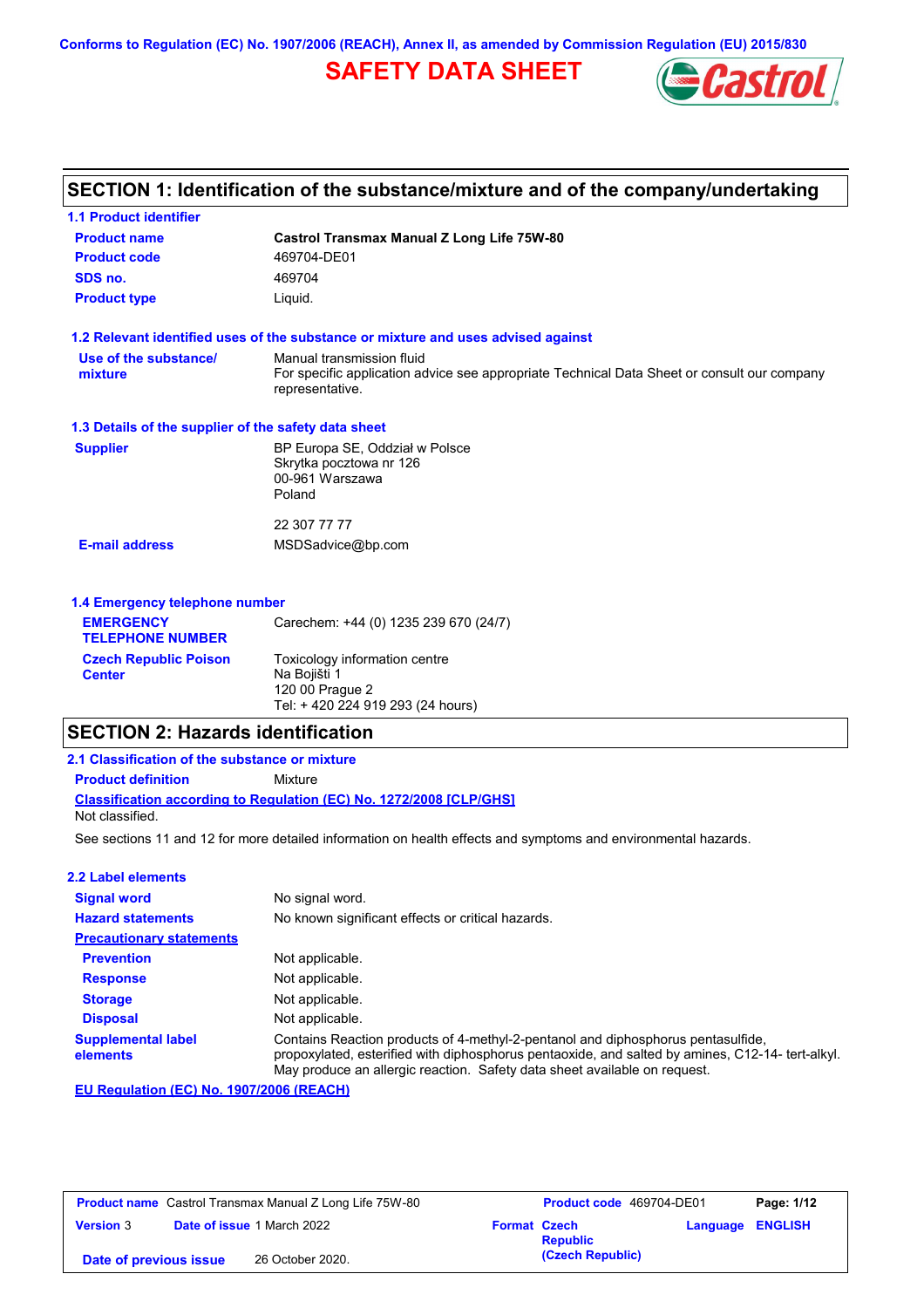## **SECTION 2: Hazards identification**

| <b>Annex XVII - Restrictions</b><br>on the manufacture,<br>placing on the market<br>and use of certain<br>dangerous substances,<br>mixtures and articles | Not applicable.                                                                                               |
|----------------------------------------------------------------------------------------------------------------------------------------------------------|---------------------------------------------------------------------------------------------------------------|
| <b>Special packaging requirements</b>                                                                                                                    |                                                                                                               |
| <b>Containers to be fitted</b><br>with child-resistant<br>fastenings                                                                                     | Not applicable.                                                                                               |
| <b>Tactile warning of danger</b>                                                                                                                         | Not applicable.                                                                                               |
| 2.3 Other hazards                                                                                                                                        |                                                                                                               |
| <b>Results of PBT and vPvB</b><br>assessment                                                                                                             | Product does not meet the criteria for PBT or vPvB according to Regulation (EC) No. 1907/2006,<br>Annex XIII. |
| <b>Product meets the criteria</b><br>for PBT or vPvB according<br>to Regulation (EC) No.<br><b>1907/2006, Annex XIII</b>                                 | This mixture does not contain any substances that are assessed to be a PBT or a vPvB.                         |
| Other hazards which do<br>not result in classification                                                                                                   | Defatting to the skin.                                                                                        |

### **SECTION 3: Composition/information on ingredients**

#### **3.2 Mixtures**

| 3.2 Mixtures                                                                                                                                 |                                                                                         |               |                                                                                            |             |
|----------------------------------------------------------------------------------------------------------------------------------------------|-----------------------------------------------------------------------------------------|---------------|--------------------------------------------------------------------------------------------|-------------|
| <b>Product definition</b><br>Mixture                                                                                                         |                                                                                         |               |                                                                                            |             |
| Synthetic base stock. Proprietary performance additives.                                                                                     |                                                                                         |               |                                                                                            |             |
| <b>Product/ingredient</b><br>name                                                                                                            | <b>Identifiers</b>                                                                      | $\frac{9}{6}$ | <b>Regulation (EC) No.</b><br>1272/2008 [CLP]                                              | <b>Type</b> |
| Distillates (petroleum), hydrotreated<br>heavy paraffinic                                                                                    | REACH #: 01-2119484627-25 ≤3<br>EC: 265-157-1<br>CAS: 64742-54-7<br>Index: 649-467-00-8 |               | Asp. Tox. 1, H304                                                                          | [1] [2]     |
| Distillates (petroleum), solvent-<br>dewaxed heavy paraffinic                                                                                | REACH #: 01-2119471299-27 ≤3<br>EC: 265-169-7<br>CAS: 64742-65-0<br>Index: 649-474-00-6 |               | Asp. Tox. 1, H304                                                                          | [1] [2]     |
| Distillates (petroleum), hydrotreated<br>light paraffinic                                                                                    | REACH #: 01-2119487077-29 ≤3<br>EC: 265-158-7<br>CAS: 64742-55-8<br>Index: 649-468-00-3 |               | Asp. Tox. 1, H304                                                                          | [1] [2]     |
| Distillates (petroleum), solvent-<br>dewaxed light paraffinic                                                                                | REACH #: 01-2119480132-48 ≤3<br>EC: 265-159-2<br>CAS: 64742-56-9<br>Index: 649-469-00-9 |               | Asp. Tox. 1, H304                                                                          | [1] [2]     |
| Reaction products of 4-methyl-<br>2-pentanol and diphosphorus<br>pentasulfide, propoxylated, esterified<br>with diphosphorus pentaoxide, and | REACH #: 01-2119493620-38 <1<br>$EC: -$<br>$CAS: -$                                     |               | Acute Tox. 4, H302<br>Eye Irrit. 2, H319<br>Skin Sens. 1B, H317<br>Aquatic Chronic 2, H411 | $[1]$       |

**See Section 16 for the full text of the H statements declared above.**

#### **Type**

[1] Substance classified with a health or environmental hazard

[2] Substance with a workplace exposure limit

[3] Substance meets the criteria for PBT according to Regulation (EC) No. 1907/2006, Annex XIII

[4] Substance meets the criteria for vPvB according to Regulation (EC) No. 1907/2006, Annex XIII

[5] Substance of equivalent concern

salted by amines, C12-14- tert-alkyl

[6] Additional disclosure due to company policy

Occupational exposure limits, if available, are listed in Section 8.

| <b>Product name</b> Castrol Transmax Manual Z Long Life 75W-80 |                                   | Product code 469704-DE01 |                  | Page: 2/12 |                         |
|----------------------------------------------------------------|-----------------------------------|--------------------------|------------------|------------|-------------------------|
| <b>Version 3</b>                                               | <b>Date of issue 1 March 2022</b> | <b>Format Czech</b>      | <b>Republic</b>  |            | <b>Language ENGLISH</b> |
| 26 October 2020.<br>Date of previous issue                     |                                   |                          | (Czech Republic) |            |                         |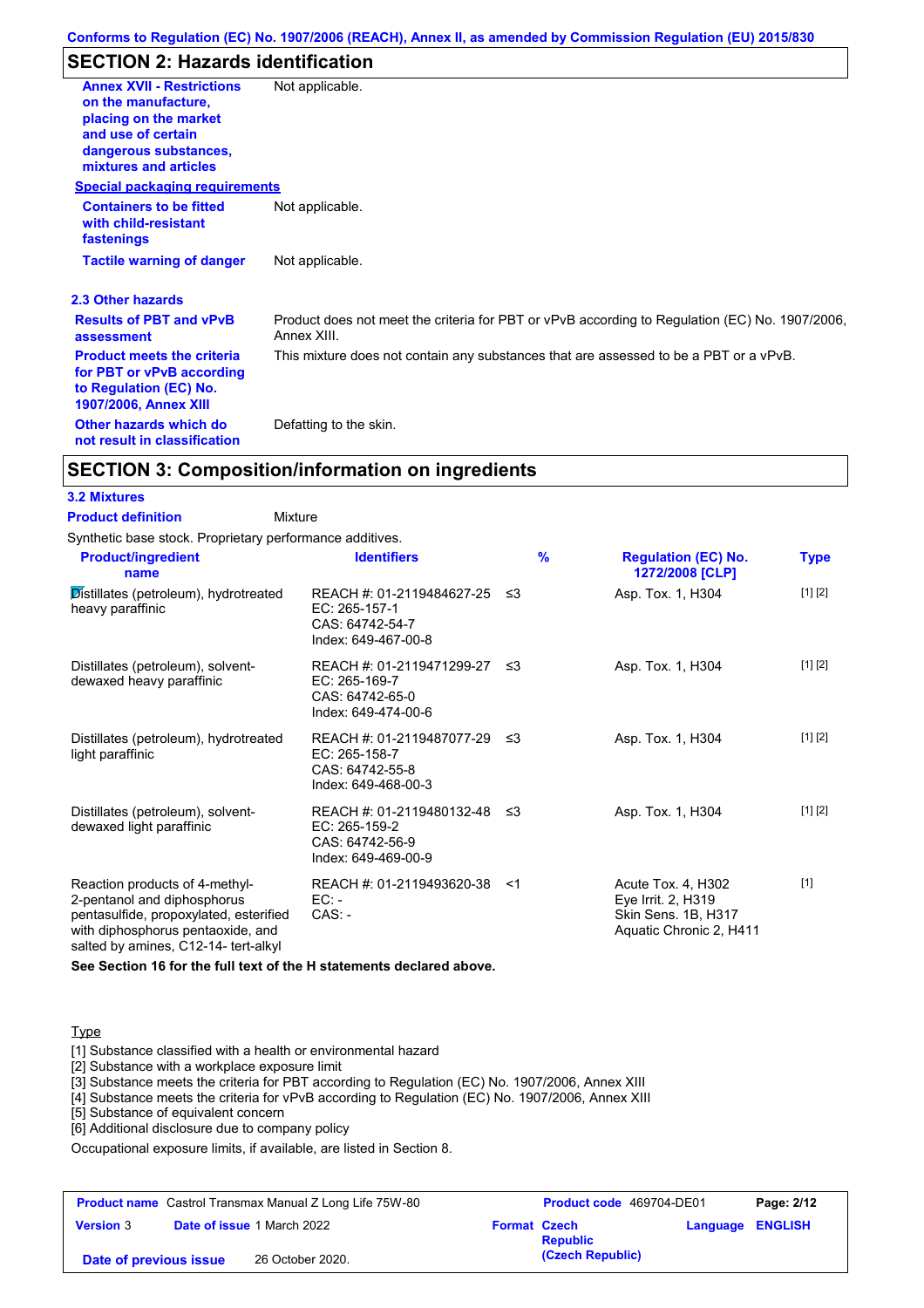## **SECTION 4: First aid measures**

| <b>4.1 Description of first aid measures</b> |                                                                                                                                                                                                                                         |
|----------------------------------------------|-----------------------------------------------------------------------------------------------------------------------------------------------------------------------------------------------------------------------------------------|
| Eye contact                                  | In case of contact, immediately flush eyes with plenty of water for at least 15 minutes. Eyelids<br>should be held away from the eyeball to ensure thorough rinsing. Check for and remove any<br>contact lenses. Get medical attention. |
| <b>Skin contact</b>                          | Wash skin thoroughly with soap and water or use recognised skin cleanser. Remove<br>contaminated clothing and shoes. Wash clothing before reuse. Clean shoes thoroughly before<br>reuse. Get medical attention if irritation develops.  |
| <b>Inhalation</b>                            | If inhaled, remove to fresh air. Get medical attention if symptoms occur.                                                                                                                                                               |
| <b>Ingestion</b>                             | Do not induce vomiting unless directed to do so by medical personnel. Get medical attention if<br>symptoms occur.                                                                                                                       |
| <b>Protection of first-aiders</b>            | No action shall be taken involving any personal risk or without suitable training.                                                                                                                                                      |

#### **4.2 Most important symptoms and effects, both acute and delayed**

See Section 11 for more detailed information on health effects and symptoms.

#### **Potential acute health effects**

| <b>Inhalation</b>   | Vapour inhalation under ambient conditions is not normally a problem due to low vapour<br>pressure.               |
|---------------------|-------------------------------------------------------------------------------------------------------------------|
| <b>Ingestion</b>    | No known significant effects or critical hazards.                                                                 |
| <b>Skin contact</b> | Defatting to the skin. May cause skin dryness and irritation.                                                     |
| Eye contact         | No known significant effects or critical hazards.                                                                 |
|                     | Delayed and immediate effects as well as chronic effects from short and long-term exposure                        |
| <b>Inhalation</b>   | Overexposure to the inhalation of airborne droplets or aerosols may cause irritation of the<br>respiratory tract. |
| <b>Ingestion</b>    | Ingestion of large quantities may cause nausea and diarrhoea.                                                     |
| <b>Skin contact</b> | Prolonged or repeated contact can defat the skin and lead to irritation and/or dermatitis.                        |
| Eye contact         | Potential risk of transient stinging or redness if accidental eye contact occurs.                                 |

#### **4.3 Indication of any immediate medical attention and special treatment needed**

**Notes to physician** Treatment should in general be symptomatic and directed to relieving any effects.

## **SECTION 5: Firefighting measures**

| 5.1 Extinguishing media                                                                                                                                             |                                                                                                                                                                                                                                                                                                                                                                   |  |  |
|---------------------------------------------------------------------------------------------------------------------------------------------------------------------|-------------------------------------------------------------------------------------------------------------------------------------------------------------------------------------------------------------------------------------------------------------------------------------------------------------------------------------------------------------------|--|--|
| <b>Suitable extinguishing</b><br>In case of fire, use foam, dry chemical or carbon dioxide extinguisher or spray.<br>media                                          |                                                                                                                                                                                                                                                                                                                                                                   |  |  |
| <b>Unsuitable extinguishing</b><br>Do not use water jet. The use of a water jet may cause the fire to spread by splashing the<br>burning product.<br>media          |                                                                                                                                                                                                                                                                                                                                                                   |  |  |
| 5.2 Special hazards arising from the substance or mixture                                                                                                           |                                                                                                                                                                                                                                                                                                                                                                   |  |  |
| <b>Hazards from the</b><br>substance or mixture                                                                                                                     | In a fire or if heated, a pressure increase will occur and the container may burst.                                                                                                                                                                                                                                                                               |  |  |
| <b>Hazardous combustion</b><br>Combustion products may include the following:<br>carbon oxides (CO, CO <sub>2</sub> ) (carbon monoxide, carbon dioxide)<br>products |                                                                                                                                                                                                                                                                                                                                                                   |  |  |
| 5.3 Advice for firefighters                                                                                                                                         |                                                                                                                                                                                                                                                                                                                                                                   |  |  |
| <b>Special precautions for</b><br>fire-fighters                                                                                                                     | No action shall be taken involving any personal risk or without suitable training. Promptly<br>isolate the scene by removing all persons from the vicinity of the incident if there is a fire.                                                                                                                                                                    |  |  |
| <b>Special protective</b><br>equipment for fire-fighters                                                                                                            | Fire-fighters should wear appropriate protective equipment and self-contained breathing<br>apparatus (SCBA) with a full face-piece operated in positive pressure mode. Clothing for fire-<br>fighters (including helmets, protective boots and gloves) conforming to European standard EN<br>469 will provide a basic level of protection for chemical incidents. |  |  |

## **SECTION 6: Accidental release measures**

### **6.1 Personal precautions, protective equipment and emergency procedures**

| <b>For non-emergency</b> | No action shall be taken involving any personal risk or without suitable training. Evacuate |
|--------------------------|---------------------------------------------------------------------------------------------|
| personnel                | surrounding areas. Keep unnecessary and unprotected personnel from entering. Do not touch   |
|                          | or walk through spilt material. Floors may be slippery; use care to avoid falling. Put on   |
|                          | appropriate personal protective equipment.                                                  |

| <b>Product name</b> Castrol Transmax Manual Z Long Life 75W-80 |                                   | Product code 469704-DE01 |                  | Page: 3/12       |  |
|----------------------------------------------------------------|-----------------------------------|--------------------------|------------------|------------------|--|
| <b>Version 3</b>                                               | <b>Date of issue 1 March 2022</b> | <b>Format Czech</b>      | <b>Republic</b>  | Language ENGLISH |  |
| 26 October 2020.<br>Date of previous issue                     |                                   |                          | (Czech Republic) |                  |  |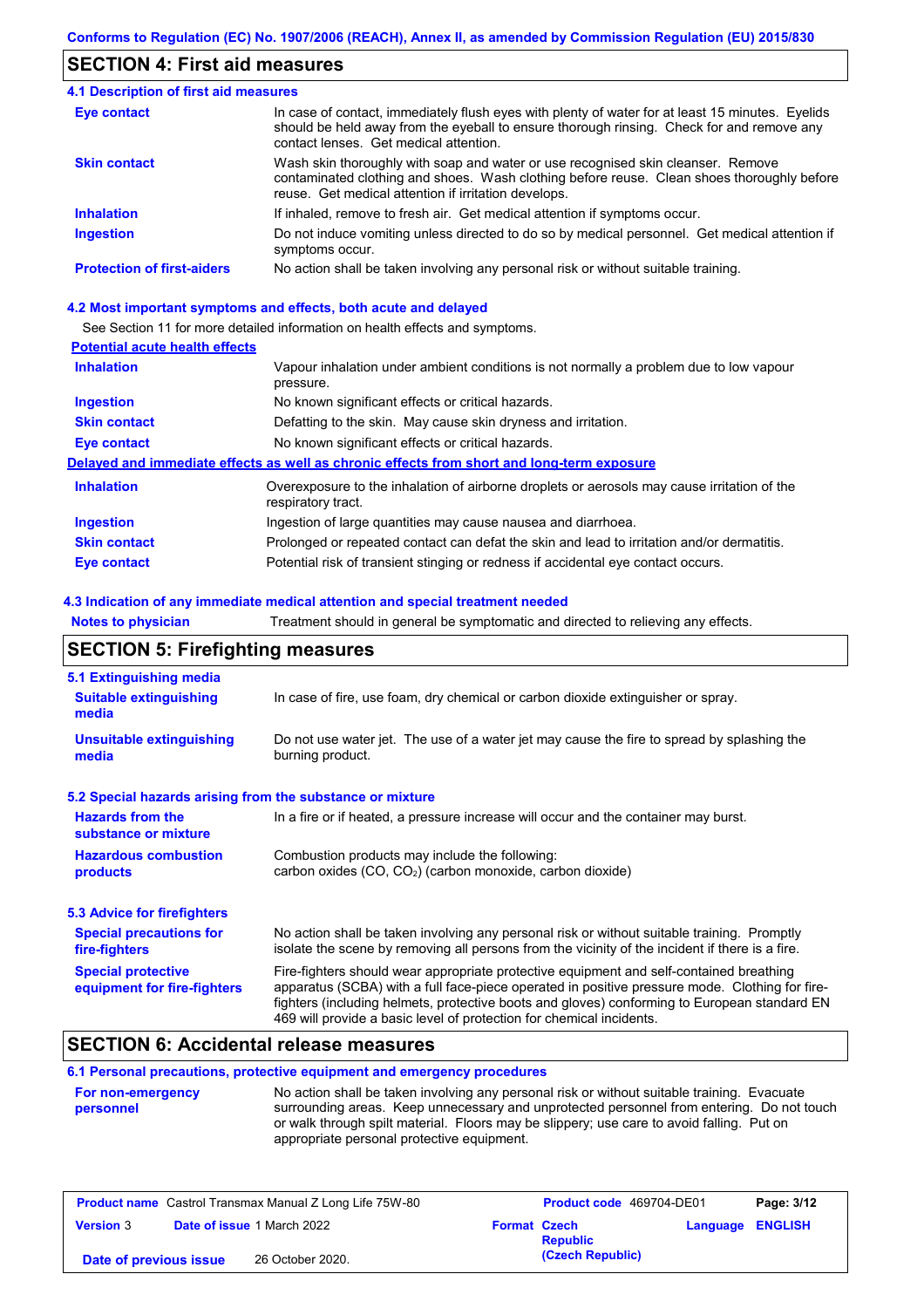## **SECTION 6: Accidental release measures**

| 26911011 01710010011101 1910000 1110000100               |                                                                                                                                                                                                                                                                                                                                                                                                |
|----------------------------------------------------------|------------------------------------------------------------------------------------------------------------------------------------------------------------------------------------------------------------------------------------------------------------------------------------------------------------------------------------------------------------------------------------------------|
| For emergency responders                                 | If specialised clothing is required to deal with the spillage, take note of any information in<br>Section 8 on suitable and unsuitable materials. See also the information in "For non-<br>emergency personnel".                                                                                                                                                                               |
| <b>6.2 Environmental</b><br>precautions                  | Avoid dispersal of spilt material and runoff and contact with soil, waterways, drains and sewers.<br>Inform the relevant authorities if the product has caused environmental pollution (sewers,<br>waterways, soil or air).                                                                                                                                                                    |
| 6.3 Methods and material for containment and cleaning up |                                                                                                                                                                                                                                                                                                                                                                                                |
| <b>Small spill</b>                                       | Stop leak if without risk. Move containers from spill area. Absorb with an inert material and<br>place in an appropriate waste disposal container. Dispose of via a licensed waste disposal<br>contractor.                                                                                                                                                                                     |
| <b>Large spill</b>                                       | Stop leak if without risk. Move containers from spill area. Prevent entry into sewers, water<br>courses, basements or confined areas. Contain and collect spillage with non-combustible,<br>absorbent material e.g. sand, earth, vermiculite or diatomaceous earth and place in container<br>for disposal according to local regulations. Dispose of via a licensed waste disposal contractor. |
| 6.4 Reference to other<br><b>sections</b>                | See Section 1 for emergency contact information.<br>See Section 5 for firefighting measures.<br>See Section 8 for information on appropriate personal protective equipment.<br>See Section 12 for environmental precautions.<br>See Section 13 for additional waste treatment information.                                                                                                     |

## **SECTION 7: Handling and storage**

## **7.1 Precautions for safe handling**

| <b>Protective measures</b>                                                           | Put on appropriate personal protective equipment.                                                                                                                                                                                                                                                                                                                                                                                                                                        |
|--------------------------------------------------------------------------------------|------------------------------------------------------------------------------------------------------------------------------------------------------------------------------------------------------------------------------------------------------------------------------------------------------------------------------------------------------------------------------------------------------------------------------------------------------------------------------------------|
| <b>Advice on general</b><br>occupational hygiene                                     | Eating, drinking and smoking should be prohibited in areas where this material is handled,<br>stored and processed. Wash thoroughly after handling. Remove contaminated clothing and<br>protective equipment before entering eating areas. See also Section 8 for additional<br>information on hygiene measures.                                                                                                                                                                         |
| <b>7.2 Conditions for safe</b><br>storage, including any<br><i>incompatibilities</i> | Store in accordance with local requlations. Store in a dry, cool and well-ventilated area, away<br>from incompatible materials (see Section 10). Keep away from heat and direct sunlight. Keep<br>container tightly closed and sealed until ready for use. Containers that have been opened must<br>be carefully resealed and kept upright to prevent leakage. Store and use only in equipment/<br>containers designed for use with this product. Do not store in unlabelled containers. |
| <b>Not suitable</b>                                                                  | Prolonged exposure to elevated temperature                                                                                                                                                                                                                                                                                                                                                                                                                                               |
| 7.3 Specific end use(s)                                                              |                                                                                                                                                                                                                                                                                                                                                                                                                                                                                          |
| <b>Recommendations</b>                                                               | See section 1.2 and Exposure scenarios in annex, if applicable.                                                                                                                                                                                                                                                                                                                                                                                                                          |

## **SECTION 8: Exposure controls/personal protection**

| <b>8.1 Control parameters</b><br><b>Occupational exposure limits</b>                         |                                                                                                                                                                                                                                 |
|----------------------------------------------------------------------------------------------|---------------------------------------------------------------------------------------------------------------------------------------------------------------------------------------------------------------------------------|
| <b>Product/ingredient name</b>                                                               | <b>Exposure limit values</b>                                                                                                                                                                                                    |
| Distillates (petroleum), hydrotreated heavy paraffinic                                       | Government regulation of Czech Republic PEL/NPK-P (Czech<br>Republic).<br>TWA: 5 mg/m <sup>3</sup> 8 hours. Issued/Revised: 1/2003 Form: Aerosol<br>STEL: 10 mg/m <sup>3</sup> 15 minutes. Issued/Revised: 1/2003 Form: Aerosol |
| Distillates (petroleum), solvent-dewaxed heavy<br>paraffinic                                 | Government regulation of Czech Republic PEL/NPK-P (Czech<br>Republic).<br>TWA: 5 mg/m <sup>3</sup> 8 hours. Issued/Revised: 1/2003 Form: Aerosol<br>STEL: 10 mg/m <sup>3</sup> 15 minutes. Issued/Revised: 1/2003 Form: Aerosol |
| Distillates (petroleum), hydrotreated light paraffinic                                       | Government regulation of Czech Republic PEL/NPK-P (Czech<br>Republic).<br>TWA: 5 mg/m <sup>3</sup> 8 hours. Issued/Revised: 1/2003 Form: Aerosol<br>STEL: 10 mg/m <sup>3</sup> 15 minutes. Issued/Revised: 1/2003 Form: Aerosol |
| Distillates (petroleum), solvent-dewaxed light<br>paraffinic                                 | Government regulation of Czech Republic PEL/NPK-P (Czech<br>Republic).<br>TWA: 5 mg/m <sup>3</sup> 8 hours. Issued/Revised: 1/2003 Form: Aerosol<br>STEL: 10 mg/m <sup>3</sup> 15 minutes. Issued/Revised: 1/2003 Form: Aerosol |
| <b>Product name</b> Castrol Transmax Manual Z Long Life 75W-80                               | Product code 469704-DE01<br>Page: 4/12                                                                                                                                                                                          |
| <b>Version 3</b><br>Date of issue 1 March 2022<br>26 October 2020.<br>Date of previous issue | <b>Format Czech</b><br><b>ENGLISH</b><br>Language<br><b>Republic</b><br>(Czech Republic)                                                                                                                                        |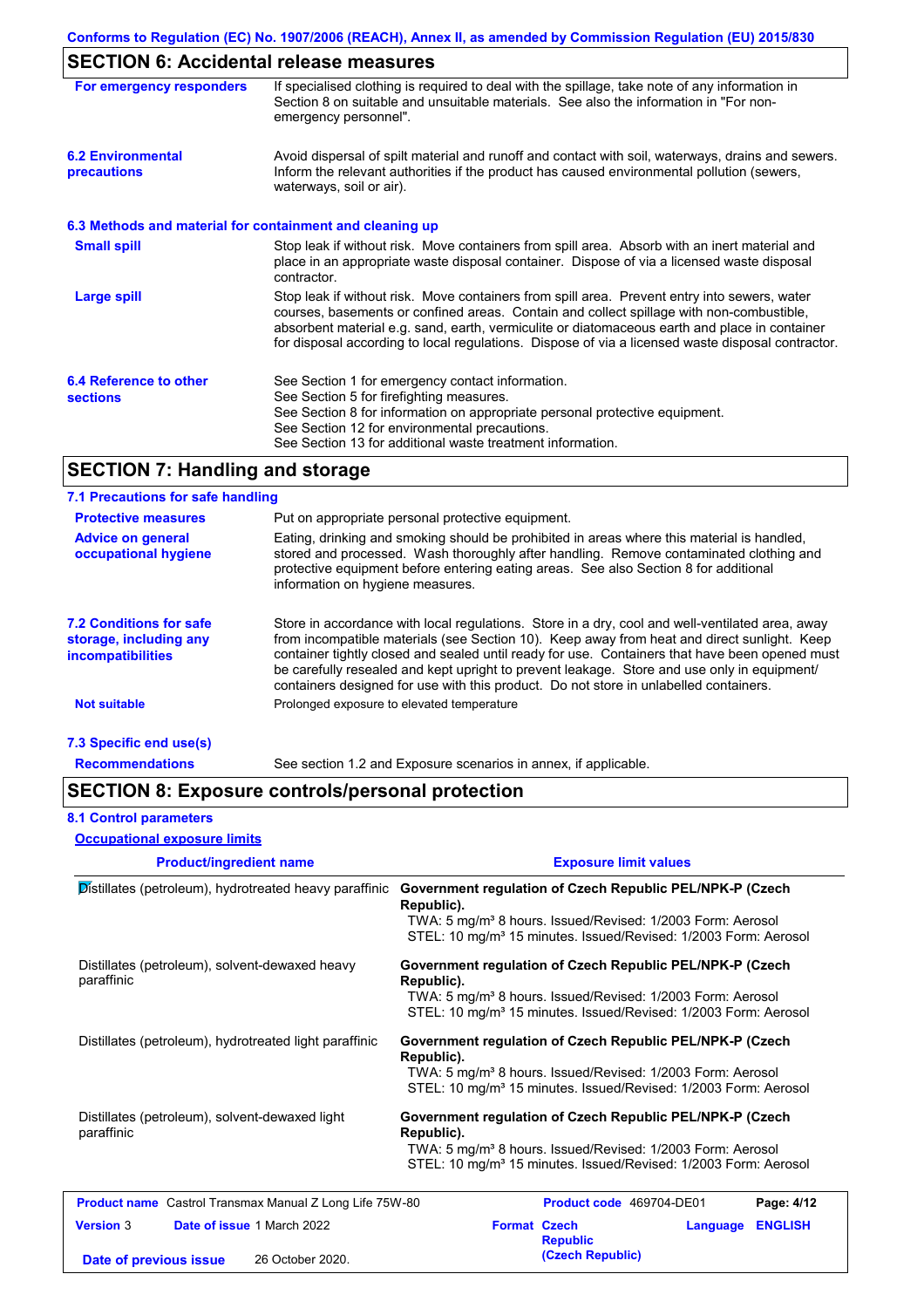## **SECTION 8: Exposure controls/personal protection**

Whilst specific OELs for certain components may be shown in this section, other components may be present in any mist, vapour or dust produced. Therefore, the specific OELs may not be applicable to the product as a whole and are provided for guidance only.

| <b>Derived No Effect Level</b><br>No DNELs/DMELs available.<br><b>Predicted No Effect Concentration</b><br>No PNECs available<br><b>8.2 Exposure controls</b><br><b>Appropriate engineering</b><br>Provide exhaust ventilation or other engineering controls to keep the relevant airborne<br>concentrations below their respective occupational exposure limits.<br><b>controls</b><br>All activities involving chemicals should be assessed for their risks to health, to ensure<br>exposures are adequately controlled. Personal protective equipment should only be considered<br>after other forms of control measures (e.g. engineering controls) have been suitably evaluated.<br>kept in good condition and properly maintained.<br>Your supplier of personal protective equipment should be consulted for advice on selection and<br>appropriate standards. For further information contact your national organisation for standards.<br>The final choice of protective equipment will depend upon a risk assessment. It is important to<br>ensure that all items of personal protective equipment are compatible.<br><b>Individual protection measures</b><br>Wash hands, forearms and face thoroughly after handling chemical products, before eating,<br><b>Hygiene measures</b><br>smoking and using the lavatory and at the end of the working period. Ensure that eyewash<br>stations and safety showers are close to the workstation location.<br><b>Respiratory protection</b><br>In case of insufficient ventilation, wear suitable respiratory equipment.<br>The correct choice of respiratory protection depends upon the chemicals being handled, the<br>conditions of work and use, and the condition of the respiratory equipment. Safety procedures<br>should be developed for each intended application. Respiratory protection equipment should<br>therefore be chosen in consultation with the supplier/manufacturer and with a full assessment<br>of the working conditions.<br>Safety glasses with side shields.<br><b>Eye/face protection</b><br><b>Skin protection</b><br><b>General Information:</b><br><b>Hand protection</b><br>Because specific work environments and material handling practices vary, safety procedures<br>should be developed for each intended application. The correct choice of protective gloves<br>depends upon the chemicals being handled, and the conditions of work and use. Most gloves<br>provide protection for only a limited time before they must be discarded and replaced (even the<br>best chemically resistant gloves will break down after repeated chemical exposures).<br>Gloves should be chosen in consultation with the supplier / manufacturer and taking account of<br>a full assessment of the working conditions.<br>Recommended: Nitrile gloves.<br><b>Breakthrough time:</b><br>Breakthrough time data are generated by glove manufacturers under laboratory test conditions<br>and represent how long a glove can be expected to provide effective permeation resistance. It<br>is important when following breakthrough time recommendations that actual workplace<br>conditions are taken into account. Always consult with your glove supplier for up-to-date<br>technical information on breakthrough times for the recommended glove type.<br>Our recommendations on the selection of gloves are as follows:<br>Continuous contact:<br><b>Product name</b> Castrol Transmax Manual Z Long Life 75W-80<br><b>Product code</b> 469704-DE01<br>Page: 5/12 | <b>Recommended monitoring</b><br>procedures | If this product contains ingredients with exposure limits, personal, workplace atmosphere or<br>biological monitoring may be required to determine the effectiveness of the ventilation or other<br>control measures and/or the necessity to use respiratory protective equipment. Reference<br>should be made to monitoring standards, such as the following: European Standard EN 689<br>(Workplace atmospheres - Guidance for the assessment of exposure by inhalation to chemical<br>agents for comparison with limit values and measurement strategy) European Standard EN<br>14042 (Workplace atmospheres - Guide for the application and use of procedures for the<br>assessment of exposure to chemical and biological agents) European Standard EN 482<br>(Workplace atmospheres - General requirements for the performance of procedures for the<br>measurement of chemical agents) Reference to national guidance documents for methods for<br>the determination of hazardous substances will also be required. |
|---------------------------------------------------------------------------------------------------------------------------------------------------------------------------------------------------------------------------------------------------------------------------------------------------------------------------------------------------------------------------------------------------------------------------------------------------------------------------------------------------------------------------------------------------------------------------------------------------------------------------------------------------------------------------------------------------------------------------------------------------------------------------------------------------------------------------------------------------------------------------------------------------------------------------------------------------------------------------------------------------------------------------------------------------------------------------------------------------------------------------------------------------------------------------------------------------------------------------------------------------------------------------------------------------------------------------------------------------------------------------------------------------------------------------------------------------------------------------------------------------------------------------------------------------------------------------------------------------------------------------------------------------------------------------------------------------------------------------------------------------------------------------------------------------------------------------------------------------------------------------------------------------------------------------------------------------------------------------------------------------------------------------------------------------------------------------------------------------------------------------------------------------------------------------------------------------------------------------------------------------------------------------------------------------------------------------------------------------------------------------------------------------------------------------------------------------------------------------------------------------------------------------------------------------------------------------------------------------------------------------------------------------------------------------------------------------------------------------------------------------------------------------------------------------------------------------------------------------------------------------------------------------------------------------------------------------------------------------------------------------------------------------------------------------------------------------------------------------------------------------------------------------------------------------------------------------------------------------------------------------------------------------------------------------------------------------------------------------------------------------------------------------------------------------------------------------------------------------------------------------------------------------------------------------|---------------------------------------------|----------------------------------------------------------------------------------------------------------------------------------------------------------------------------------------------------------------------------------------------------------------------------------------------------------------------------------------------------------------------------------------------------------------------------------------------------------------------------------------------------------------------------------------------------------------------------------------------------------------------------------------------------------------------------------------------------------------------------------------------------------------------------------------------------------------------------------------------------------------------------------------------------------------------------------------------------------------------------------------------------------------------------|
|                                                                                                                                                                                                                                                                                                                                                                                                                                                                                                                                                                                                                                                                                                                                                                                                                                                                                                                                                                                                                                                                                                                                                                                                                                                                                                                                                                                                                                                                                                                                                                                                                                                                                                                                                                                                                                                                                                                                                                                                                                                                                                                                                                                                                                                                                                                                                                                                                                                                                                                                                                                                                                                                                                                                                                                                                                                                                                                                                                                                                                                                                                                                                                                                                                                                                                                                                                                                                                                                                                                                                   |                                             |                                                                                                                                                                                                                                                                                                                                                                                                                                                                                                                                                                                                                                                                                                                                                                                                                                                                                                                                                                                                                            |
|                                                                                                                                                                                                                                                                                                                                                                                                                                                                                                                                                                                                                                                                                                                                                                                                                                                                                                                                                                                                                                                                                                                                                                                                                                                                                                                                                                                                                                                                                                                                                                                                                                                                                                                                                                                                                                                                                                                                                                                                                                                                                                                                                                                                                                                                                                                                                                                                                                                                                                                                                                                                                                                                                                                                                                                                                                                                                                                                                                                                                                                                                                                                                                                                                                                                                                                                                                                                                                                                                                                                                   |                                             |                                                                                                                                                                                                                                                                                                                                                                                                                                                                                                                                                                                                                                                                                                                                                                                                                                                                                                                                                                                                                            |
|                                                                                                                                                                                                                                                                                                                                                                                                                                                                                                                                                                                                                                                                                                                                                                                                                                                                                                                                                                                                                                                                                                                                                                                                                                                                                                                                                                                                                                                                                                                                                                                                                                                                                                                                                                                                                                                                                                                                                                                                                                                                                                                                                                                                                                                                                                                                                                                                                                                                                                                                                                                                                                                                                                                                                                                                                                                                                                                                                                                                                                                                                                                                                                                                                                                                                                                                                                                                                                                                                                                                                   |                                             |                                                                                                                                                                                                                                                                                                                                                                                                                                                                                                                                                                                                                                                                                                                                                                                                                                                                                                                                                                                                                            |
|                                                                                                                                                                                                                                                                                                                                                                                                                                                                                                                                                                                                                                                                                                                                                                                                                                                                                                                                                                                                                                                                                                                                                                                                                                                                                                                                                                                                                                                                                                                                                                                                                                                                                                                                                                                                                                                                                                                                                                                                                                                                                                                                                                                                                                                                                                                                                                                                                                                                                                                                                                                                                                                                                                                                                                                                                                                                                                                                                                                                                                                                                                                                                                                                                                                                                                                                                                                                                                                                                                                                                   |                                             |                                                                                                                                                                                                                                                                                                                                                                                                                                                                                                                                                                                                                                                                                                                                                                                                                                                                                                                                                                                                                            |
|                                                                                                                                                                                                                                                                                                                                                                                                                                                                                                                                                                                                                                                                                                                                                                                                                                                                                                                                                                                                                                                                                                                                                                                                                                                                                                                                                                                                                                                                                                                                                                                                                                                                                                                                                                                                                                                                                                                                                                                                                                                                                                                                                                                                                                                                                                                                                                                                                                                                                                                                                                                                                                                                                                                                                                                                                                                                                                                                                                                                                                                                                                                                                                                                                                                                                                                                                                                                                                                                                                                                                   |                                             | Personal protective equipment should conform to appropriate standards, be suitable for use, be                                                                                                                                                                                                                                                                                                                                                                                                                                                                                                                                                                                                                                                                                                                                                                                                                                                                                                                             |
|                                                                                                                                                                                                                                                                                                                                                                                                                                                                                                                                                                                                                                                                                                                                                                                                                                                                                                                                                                                                                                                                                                                                                                                                                                                                                                                                                                                                                                                                                                                                                                                                                                                                                                                                                                                                                                                                                                                                                                                                                                                                                                                                                                                                                                                                                                                                                                                                                                                                                                                                                                                                                                                                                                                                                                                                                                                                                                                                                                                                                                                                                                                                                                                                                                                                                                                                                                                                                                                                                                                                                   |                                             |                                                                                                                                                                                                                                                                                                                                                                                                                                                                                                                                                                                                                                                                                                                                                                                                                                                                                                                                                                                                                            |
|                                                                                                                                                                                                                                                                                                                                                                                                                                                                                                                                                                                                                                                                                                                                                                                                                                                                                                                                                                                                                                                                                                                                                                                                                                                                                                                                                                                                                                                                                                                                                                                                                                                                                                                                                                                                                                                                                                                                                                                                                                                                                                                                                                                                                                                                                                                                                                                                                                                                                                                                                                                                                                                                                                                                                                                                                                                                                                                                                                                                                                                                                                                                                                                                                                                                                                                                                                                                                                                                                                                                                   |                                             |                                                                                                                                                                                                                                                                                                                                                                                                                                                                                                                                                                                                                                                                                                                                                                                                                                                                                                                                                                                                                            |
|                                                                                                                                                                                                                                                                                                                                                                                                                                                                                                                                                                                                                                                                                                                                                                                                                                                                                                                                                                                                                                                                                                                                                                                                                                                                                                                                                                                                                                                                                                                                                                                                                                                                                                                                                                                                                                                                                                                                                                                                                                                                                                                                                                                                                                                                                                                                                                                                                                                                                                                                                                                                                                                                                                                                                                                                                                                                                                                                                                                                                                                                                                                                                                                                                                                                                                                                                                                                                                                                                                                                                   |                                             |                                                                                                                                                                                                                                                                                                                                                                                                                                                                                                                                                                                                                                                                                                                                                                                                                                                                                                                                                                                                                            |
|                                                                                                                                                                                                                                                                                                                                                                                                                                                                                                                                                                                                                                                                                                                                                                                                                                                                                                                                                                                                                                                                                                                                                                                                                                                                                                                                                                                                                                                                                                                                                                                                                                                                                                                                                                                                                                                                                                                                                                                                                                                                                                                                                                                                                                                                                                                                                                                                                                                                                                                                                                                                                                                                                                                                                                                                                                                                                                                                                                                                                                                                                                                                                                                                                                                                                                                                                                                                                                                                                                                                                   |                                             |                                                                                                                                                                                                                                                                                                                                                                                                                                                                                                                                                                                                                                                                                                                                                                                                                                                                                                                                                                                                                            |
|                                                                                                                                                                                                                                                                                                                                                                                                                                                                                                                                                                                                                                                                                                                                                                                                                                                                                                                                                                                                                                                                                                                                                                                                                                                                                                                                                                                                                                                                                                                                                                                                                                                                                                                                                                                                                                                                                                                                                                                                                                                                                                                                                                                                                                                                                                                                                                                                                                                                                                                                                                                                                                                                                                                                                                                                                                                                                                                                                                                                                                                                                                                                                                                                                                                                                                                                                                                                                                                                                                                                                   |                                             |                                                                                                                                                                                                                                                                                                                                                                                                                                                                                                                                                                                                                                                                                                                                                                                                                                                                                                                                                                                                                            |
|                                                                                                                                                                                                                                                                                                                                                                                                                                                                                                                                                                                                                                                                                                                                                                                                                                                                                                                                                                                                                                                                                                                                                                                                                                                                                                                                                                                                                                                                                                                                                                                                                                                                                                                                                                                                                                                                                                                                                                                                                                                                                                                                                                                                                                                                                                                                                                                                                                                                                                                                                                                                                                                                                                                                                                                                                                                                                                                                                                                                                                                                                                                                                                                                                                                                                                                                                                                                                                                                                                                                                   |                                             |                                                                                                                                                                                                                                                                                                                                                                                                                                                                                                                                                                                                                                                                                                                                                                                                                                                                                                                                                                                                                            |
|                                                                                                                                                                                                                                                                                                                                                                                                                                                                                                                                                                                                                                                                                                                                                                                                                                                                                                                                                                                                                                                                                                                                                                                                                                                                                                                                                                                                                                                                                                                                                                                                                                                                                                                                                                                                                                                                                                                                                                                                                                                                                                                                                                                                                                                                                                                                                                                                                                                                                                                                                                                                                                                                                                                                                                                                                                                                                                                                                                                                                                                                                                                                                                                                                                                                                                                                                                                                                                                                                                                                                   |                                             |                                                                                                                                                                                                                                                                                                                                                                                                                                                                                                                                                                                                                                                                                                                                                                                                                                                                                                                                                                                                                            |
|                                                                                                                                                                                                                                                                                                                                                                                                                                                                                                                                                                                                                                                                                                                                                                                                                                                                                                                                                                                                                                                                                                                                                                                                                                                                                                                                                                                                                                                                                                                                                                                                                                                                                                                                                                                                                                                                                                                                                                                                                                                                                                                                                                                                                                                                                                                                                                                                                                                                                                                                                                                                                                                                                                                                                                                                                                                                                                                                                                                                                                                                                                                                                                                                                                                                                                                                                                                                                                                                                                                                                   |                                             |                                                                                                                                                                                                                                                                                                                                                                                                                                                                                                                                                                                                                                                                                                                                                                                                                                                                                                                                                                                                                            |
|                                                                                                                                                                                                                                                                                                                                                                                                                                                                                                                                                                                                                                                                                                                                                                                                                                                                                                                                                                                                                                                                                                                                                                                                                                                                                                                                                                                                                                                                                                                                                                                                                                                                                                                                                                                                                                                                                                                                                                                                                                                                                                                                                                                                                                                                                                                                                                                                                                                                                                                                                                                                                                                                                                                                                                                                                                                                                                                                                                                                                                                                                                                                                                                                                                                                                                                                                                                                                                                                                                                                                   |                                             |                                                                                                                                                                                                                                                                                                                                                                                                                                                                                                                                                                                                                                                                                                                                                                                                                                                                                                                                                                                                                            |
|                                                                                                                                                                                                                                                                                                                                                                                                                                                                                                                                                                                                                                                                                                                                                                                                                                                                                                                                                                                                                                                                                                                                                                                                                                                                                                                                                                                                                                                                                                                                                                                                                                                                                                                                                                                                                                                                                                                                                                                                                                                                                                                                                                                                                                                                                                                                                                                                                                                                                                                                                                                                                                                                                                                                                                                                                                                                                                                                                                                                                                                                                                                                                                                                                                                                                                                                                                                                                                                                                                                                                   |                                             |                                                                                                                                                                                                                                                                                                                                                                                                                                                                                                                                                                                                                                                                                                                                                                                                                                                                                                                                                                                                                            |
|                                                                                                                                                                                                                                                                                                                                                                                                                                                                                                                                                                                                                                                                                                                                                                                                                                                                                                                                                                                                                                                                                                                                                                                                                                                                                                                                                                                                                                                                                                                                                                                                                                                                                                                                                                                                                                                                                                                                                                                                                                                                                                                                                                                                                                                                                                                                                                                                                                                                                                                                                                                                                                                                                                                                                                                                                                                                                                                                                                                                                                                                                                                                                                                                                                                                                                                                                                                                                                                                                                                                                   |                                             |                                                                                                                                                                                                                                                                                                                                                                                                                                                                                                                                                                                                                                                                                                                                                                                                                                                                                                                                                                                                                            |

|                        | <b>FIGURE INCIDENT CASHOL HANSHIAA MAHUAL LUNG LITE TUTT-00</b> |                     | <b>FIGURE COUP TOSIDT-DEVI</b> |                  | <b>Faut.</b> JIL |
|------------------------|-----------------------------------------------------------------|---------------------|--------------------------------|------------------|------------------|
| <b>Version 3</b>       | <b>Date of issue 1 March 2022</b>                               | <b>Format Czech</b> | <b>Republic</b>                | Language ENGLISH |                  |
| Date of previous issue | 26 October 2020.                                                |                     | (Czech Republic)               |                  |                  |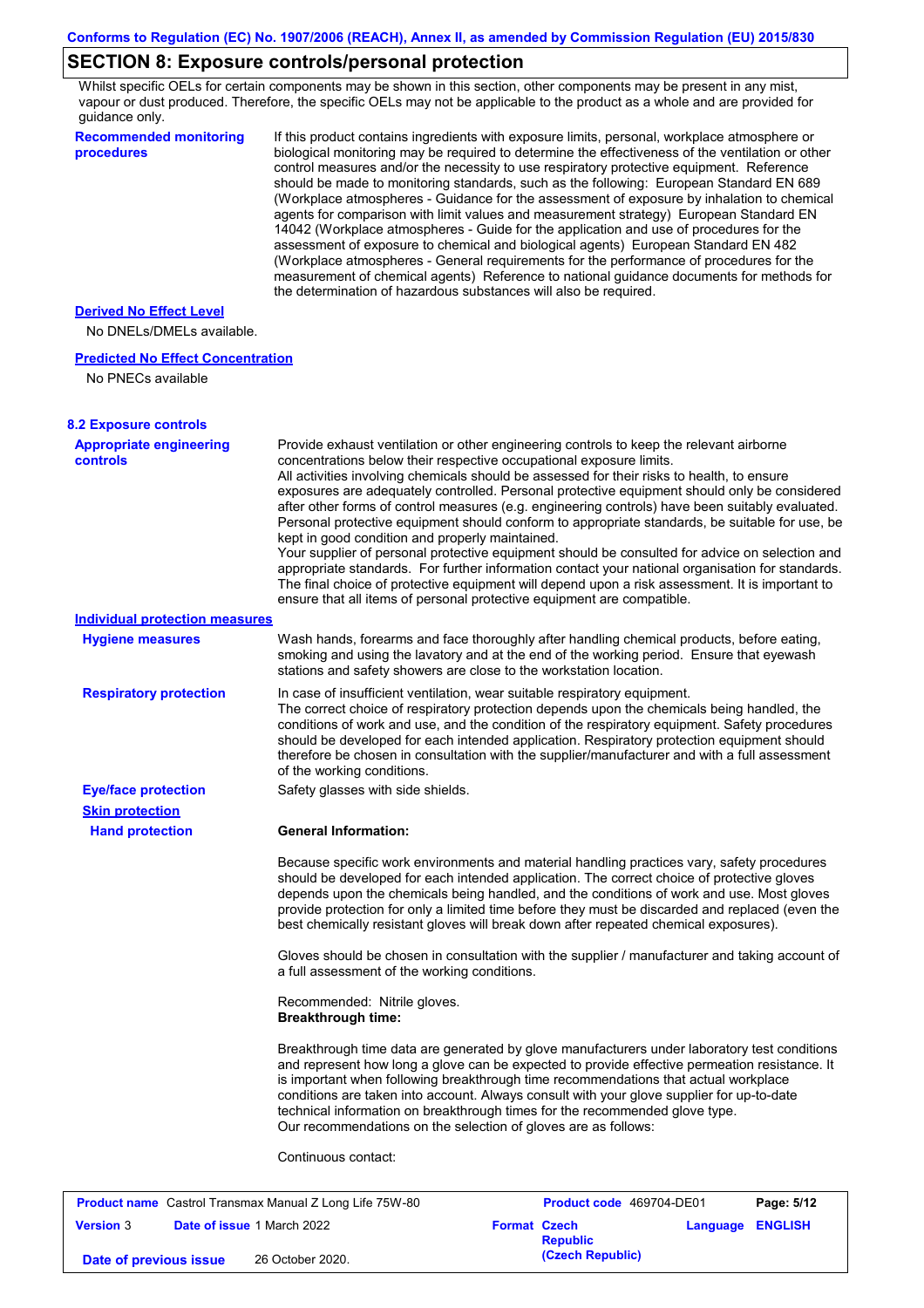# **SECTION 8: Exposure controls/personal protection**

| Gloves with a minimum breakthrough time of 240 minutes, or >480 minutes if suitable gloves<br>can be obtained.<br>If suitable gloves are not available to offer that level of protection, gloves with shorter<br>breakthrough times may be acceptable as long as appropriate glove maintenance and<br>replacement regimes are determined and adhered to.<br>Short-term / splash protection:<br>Recommended breakthrough times as above.<br>It is recognised that for short-term, transient exposures, gloves with shorter breakthrough times<br>may commonly be used. Therefore, appropriate maintenance and replacement regimes must<br>be determined and rigorously followed.<br><b>Glove Thickness:</b><br>It should be emphasised that glove thickness is not necessarily a good predictor of glove<br>resistance to a specific chemical, as the permeation efficiency of the glove will be dependent<br>on the exact composition of the glove material. Therefore, glove selection should also be based<br>on consideration of the task requirements and knowledge of breakthrough times.<br>Glove thickness may also vary depending on the glove manufacturer, the glove type and the<br>glove model. Therefore, the manufacturers' technical data should always be taken into account<br>to ensure selection of the most appropriate glove for the task.<br>Note: Depending on the activity being conducted, gloves of varying thickness may be required<br>for specific tasks. For example:<br>• Thinner gloves (down to 0.1 mm or less) may be required where a high degree of manual<br>dexterity is needed. However, these gloves are only likely to give short duration protection and<br>would normally be just for single use applications, then disposed of.<br>• Thicker gloves (up to 3 mm or more) may be required where there is a mechanical (as well<br>as a chemical) risk i.e. where there is abrasion or puncture potential.<br><b>Skin and body</b><br>Use of protective clothing is good industrial practice.<br>Personal protective equipment for the body should be selected based on the task being<br>performed and the risks involved and should be approved by a specialist before handling this<br>product.<br>Cotton or polyester/cotton overalls will only provide protection against light superficial<br>contamination that will not soak through to the skin. Overalls should be laundered on a regular<br>basis. When the risk of skin exposure is high (e.g. when cleaning up spillages or if there is a<br>risk of splashing) then chemical resistant aprons and/or impervious chemical suits and boots<br>will be required.<br><b>Refer to standards:</b><br>Respiratory protection: EN 529<br>Gloves: EN 420, EN 374<br>Eye protection: EN 166<br>Filtering half-mask: EN 149<br>Filtering half-mask with valve: EN 405<br>Half-mask: EN 140 plus filter<br>Full-face mask: EN 136 plus filter<br>Particulate filters: EN 143<br>Gas/combined filters: EN 14387<br>Emissions from ventilation or work process equipment should be checked to ensure they<br><b>Environmental exposure</b><br>comply with the requirements of environmental protection legislation. In some cases, fume<br>controls<br>scrubbers, filters or engineering modifications to the process equipment will be necessary to<br>reduce emissions to acceptable levels. | <b>SECTION 9: Physical and chemical properties</b><br>The conditions of measurement of all properties are at standard temperature and pressure unless otherwise indicated. |                                                                                                |
|------------------------------------------------------------------------------------------------------------------------------------------------------------------------------------------------------------------------------------------------------------------------------------------------------------------------------------------------------------------------------------------------------------------------------------------------------------------------------------------------------------------------------------------------------------------------------------------------------------------------------------------------------------------------------------------------------------------------------------------------------------------------------------------------------------------------------------------------------------------------------------------------------------------------------------------------------------------------------------------------------------------------------------------------------------------------------------------------------------------------------------------------------------------------------------------------------------------------------------------------------------------------------------------------------------------------------------------------------------------------------------------------------------------------------------------------------------------------------------------------------------------------------------------------------------------------------------------------------------------------------------------------------------------------------------------------------------------------------------------------------------------------------------------------------------------------------------------------------------------------------------------------------------------------------------------------------------------------------------------------------------------------------------------------------------------------------------------------------------------------------------------------------------------------------------------------------------------------------------------------------------------------------------------------------------------------------------------------------------------------------------------------------------------------------------------------------------------------------------------------------------------------------------------------------------------------------------------------------------------------------------------------------------------------------------------------------------------------------------------------------------------------------------------------------------------------------------------------------------------------------------------------------------------------------------------------------------------------------------------------------------------------------------------------------------------------------------------------------------------------------------------------------------------------------------------------------------------------------------------------------------------------------------------------------------------------------------------------------------------------------------------|----------------------------------------------------------------------------------------------------------------------------------------------------------------------------|------------------------------------------------------------------------------------------------|
|                                                                                                                                                                                                                                                                                                                                                                                                                                                                                                                                                                                                                                                                                                                                                                                                                                                                                                                                                                                                                                                                                                                                                                                                                                                                                                                                                                                                                                                                                                                                                                                                                                                                                                                                                                                                                                                                                                                                                                                                                                                                                                                                                                                                                                                                                                                                                                                                                                                                                                                                                                                                                                                                                                                                                                                                                                                                                                                                                                                                                                                                                                                                                                                                                                                                                                                                                                                          |                                                                                                                                                                            |                                                                                                |
|                                                                                                                                                                                                                                                                                                                                                                                                                                                                                                                                                                                                                                                                                                                                                                                                                                                                                                                                                                                                                                                                                                                                                                                                                                                                                                                                                                                                                                                                                                                                                                                                                                                                                                                                                                                                                                                                                                                                                                                                                                                                                                                                                                                                                                                                                                                                                                                                                                                                                                                                                                                                                                                                                                                                                                                                                                                                                                                                                                                                                                                                                                                                                                                                                                                                                                                                                                                          |                                                                                                                                                                            |                                                                                                |
|                                                                                                                                                                                                                                                                                                                                                                                                                                                                                                                                                                                                                                                                                                                                                                                                                                                                                                                                                                                                                                                                                                                                                                                                                                                                                                                                                                                                                                                                                                                                                                                                                                                                                                                                                                                                                                                                                                                                                                                                                                                                                                                                                                                                                                                                                                                                                                                                                                                                                                                                                                                                                                                                                                                                                                                                                                                                                                                                                                                                                                                                                                                                                                                                                                                                                                                                                                                          |                                                                                                                                                                            |                                                                                                |
|                                                                                                                                                                                                                                                                                                                                                                                                                                                                                                                                                                                                                                                                                                                                                                                                                                                                                                                                                                                                                                                                                                                                                                                                                                                                                                                                                                                                                                                                                                                                                                                                                                                                                                                                                                                                                                                                                                                                                                                                                                                                                                                                                                                                                                                                                                                                                                                                                                                                                                                                                                                                                                                                                                                                                                                                                                                                                                                                                                                                                                                                                                                                                                                                                                                                                                                                                                                          |                                                                                                                                                                            |                                                                                                |
|                                                                                                                                                                                                                                                                                                                                                                                                                                                                                                                                                                                                                                                                                                                                                                                                                                                                                                                                                                                                                                                                                                                                                                                                                                                                                                                                                                                                                                                                                                                                                                                                                                                                                                                                                                                                                                                                                                                                                                                                                                                                                                                                                                                                                                                                                                                                                                                                                                                                                                                                                                                                                                                                                                                                                                                                                                                                                                                                                                                                                                                                                                                                                                                                                                                                                                                                                                                          |                                                                                                                                                                            | For general applications, we recommend gloves with a thickness typically greater than 0.35 mm. |
|                                                                                                                                                                                                                                                                                                                                                                                                                                                                                                                                                                                                                                                                                                                                                                                                                                                                                                                                                                                                                                                                                                                                                                                                                                                                                                                                                                                                                                                                                                                                                                                                                                                                                                                                                                                                                                                                                                                                                                                                                                                                                                                                                                                                                                                                                                                                                                                                                                                                                                                                                                                                                                                                                                                                                                                                                                                                                                                                                                                                                                                                                                                                                                                                                                                                                                                                                                                          |                                                                                                                                                                            |                                                                                                |
|                                                                                                                                                                                                                                                                                                                                                                                                                                                                                                                                                                                                                                                                                                                                                                                                                                                                                                                                                                                                                                                                                                                                                                                                                                                                                                                                                                                                                                                                                                                                                                                                                                                                                                                                                                                                                                                                                                                                                                                                                                                                                                                                                                                                                                                                                                                                                                                                                                                                                                                                                                                                                                                                                                                                                                                                                                                                                                                                                                                                                                                                                                                                                                                                                                                                                                                                                                                          |                                                                                                                                                                            |                                                                                                |
|                                                                                                                                                                                                                                                                                                                                                                                                                                                                                                                                                                                                                                                                                                                                                                                                                                                                                                                                                                                                                                                                                                                                                                                                                                                                                                                                                                                                                                                                                                                                                                                                                                                                                                                                                                                                                                                                                                                                                                                                                                                                                                                                                                                                                                                                                                                                                                                                                                                                                                                                                                                                                                                                                                                                                                                                                                                                                                                                                                                                                                                                                                                                                                                                                                                                                                                                                                                          |                                                                                                                                                                            |                                                                                                |
|                                                                                                                                                                                                                                                                                                                                                                                                                                                                                                                                                                                                                                                                                                                                                                                                                                                                                                                                                                                                                                                                                                                                                                                                                                                                                                                                                                                                                                                                                                                                                                                                                                                                                                                                                                                                                                                                                                                                                                                                                                                                                                                                                                                                                                                                                                                                                                                                                                                                                                                                                                                                                                                                                                                                                                                                                                                                                                                                                                                                                                                                                                                                                                                                                                                                                                                                                                                          |                                                                                                                                                                            |                                                                                                |
|                                                                                                                                                                                                                                                                                                                                                                                                                                                                                                                                                                                                                                                                                                                                                                                                                                                                                                                                                                                                                                                                                                                                                                                                                                                                                                                                                                                                                                                                                                                                                                                                                                                                                                                                                                                                                                                                                                                                                                                                                                                                                                                                                                                                                                                                                                                                                                                                                                                                                                                                                                                                                                                                                                                                                                                                                                                                                                                                                                                                                                                                                                                                                                                                                                                                                                                                                                                          |                                                                                                                                                                            |                                                                                                |
|                                                                                                                                                                                                                                                                                                                                                                                                                                                                                                                                                                                                                                                                                                                                                                                                                                                                                                                                                                                                                                                                                                                                                                                                                                                                                                                                                                                                                                                                                                                                                                                                                                                                                                                                                                                                                                                                                                                                                                                                                                                                                                                                                                                                                                                                                                                                                                                                                                                                                                                                                                                                                                                                                                                                                                                                                                                                                                                                                                                                                                                                                                                                                                                                                                                                                                                                                                                          |                                                                                                                                                                            |                                                                                                |
|                                                                                                                                                                                                                                                                                                                                                                                                                                                                                                                                                                                                                                                                                                                                                                                                                                                                                                                                                                                                                                                                                                                                                                                                                                                                                                                                                                                                                                                                                                                                                                                                                                                                                                                                                                                                                                                                                                                                                                                                                                                                                                                                                                                                                                                                                                                                                                                                                                                                                                                                                                                                                                                                                                                                                                                                                                                                                                                                                                                                                                                                                                                                                                                                                                                                                                                                                                                          |                                                                                                                                                                            |                                                                                                |
|                                                                                                                                                                                                                                                                                                                                                                                                                                                                                                                                                                                                                                                                                                                                                                                                                                                                                                                                                                                                                                                                                                                                                                                                                                                                                                                                                                                                                                                                                                                                                                                                                                                                                                                                                                                                                                                                                                                                                                                                                                                                                                                                                                                                                                                                                                                                                                                                                                                                                                                                                                                                                                                                                                                                                                                                                                                                                                                                                                                                                                                                                                                                                                                                                                                                                                                                                                                          |                                                                                                                                                                            |                                                                                                |

#### **9.1 Information on basic physical and chemical properties**

| <b>Appearance</b>                                              |                  |                     |                          |          |                |
|----------------------------------------------------------------|------------------|---------------------|--------------------------|----------|----------------|
| <b>Physical state</b>                                          | Liguid.          |                     |                          |          |                |
| <b>Colour</b>                                                  | Blue.            |                     |                          |          |                |
| <b>Odour</b>                                                   | Not available.   |                     |                          |          |                |
| <b>Odour threshold</b>                                         | Not available.   |                     |                          |          |                |
| <b>Product name</b> Castrol Transmax Manual Z Long Life 75W-80 |                  |                     | Product code 469704-DE01 |          | Page: 6/12     |
| Date of issue 1 March 2022<br><b>Version 3</b>                 |                  | <b>Format Czech</b> | <b>Republic</b>          | Language | <b>ENGLISH</b> |
| Date of previous issue                                         | 26 October 2020. |                     | (Czech Republic)         |          |                |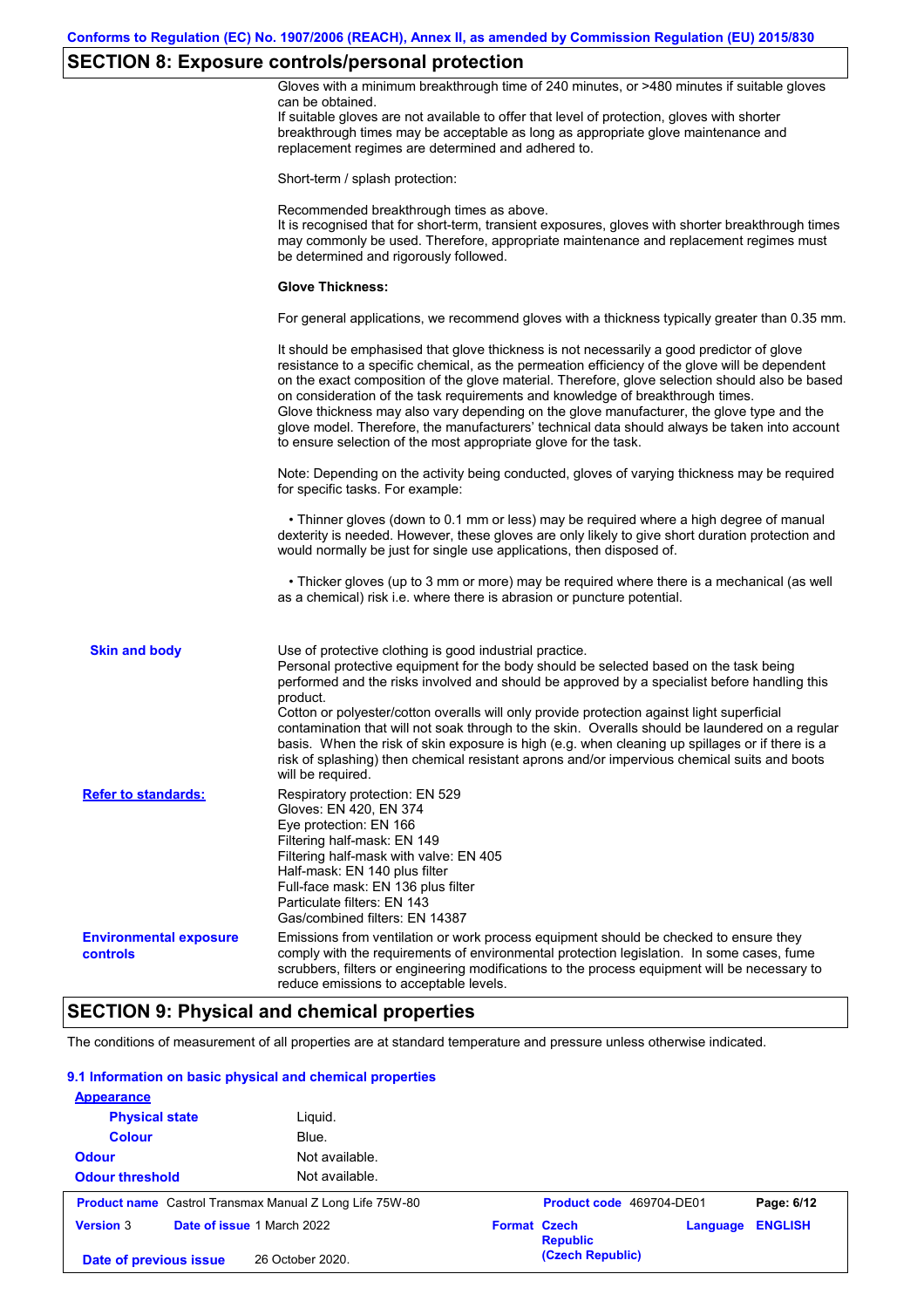## **SECTION 9: Physical and chemical properties**

| pH                                                     | <b>Not applicable.</b>                |
|--------------------------------------------------------|---------------------------------------|
| <b>Melting point/freezing point</b>                    | Not available.                        |
| Initial boiling point and boiling<br>range             | Not available.                        |
| <b>Pour point</b>                                      | -57 °C                                |
| <b>Flash point</b>                                     | Open cup: >180°C (>356°F) [Cleveland] |
| <b>Evaporation rate</b>                                | Not available.                        |
| <b>Flammability (solid, gas)</b>                       | Not available.                        |
| <b>Upper/lower flammability or</b><br>explosive limits | Not available.                        |
|                                                        |                                       |

**Vapour pressure**

**Date of previous issue** 26 October 2020.

Not available.

|                                                                                         |                                                                                                                                                                         |           |            | Vapour Pressure at 20°C  |                            |               | Vapour pressure at 50°C |            |
|-----------------------------------------------------------------------------------------|-------------------------------------------------------------------------------------------------------------------------------------------------------------------------|-----------|------------|--------------------------|----------------------------|---------------|-------------------------|------------|
|                                                                                         | <b>Ingredient name</b>                                                                                                                                                  | mm Hg kPa |            | <b>Method</b>            | mm<br>Hg                   | kPa           | <b>Method</b>           |            |
|                                                                                         | Dec-1-ene,<br>homopolymer,<br>hydrogenated                                                                                                                              | 0         | 0          | ASTM E<br>1194-87        |                            |               |                         |            |
|                                                                                         | Distillates (petroleum),<br>hydrotreated heavy<br>paraffinic                                                                                                            | < 0.08    | < 0.011    | <b>ASTM D 5191</b>       |                            |               |                         |            |
|                                                                                         | Distillates (petroleum),<br>solvent-dewaxed<br>heavy paraffinic                                                                                                         | 0.08      | < 0.011    | <b>ASTM D 5191</b>       |                            |               |                         |            |
|                                                                                         | Distillates (petroleum),<br>hydrotreated light<br>paraffinic                                                                                                            | < 0.08    | < 0.011    | <b>ASTM D 5191</b>       |                            |               |                         |            |
|                                                                                         | Distillates (petroleum),<br>solvent-dewaxed light<br>paraffinic                                                                                                         | < 0.08    | < 0.011    | <b>ASTM D 5191</b>       |                            |               |                         |            |
| <b>Vapour density</b>                                                                   | Not available.                                                                                                                                                          |           |            |                          |                            |               |                         |            |
| <b>Relative density</b>                                                                 | Not available.                                                                                                                                                          |           |            |                          |                            |               |                         |            |
| <b>Density</b>                                                                          | <1000 kg/m <sup>3</sup> (<1 g/cm <sup>3</sup> ) at 15°C                                                                                                                 |           |            |                          |                            |               |                         |            |
| <b>Solubility(ies)</b>                                                                  | insoluble in water.                                                                                                                                                     |           |            |                          |                            |               |                         |            |
| <b>Partition coefficient: n-octanol/</b><br>water                                       | Mot applicable.                                                                                                                                                         |           |            |                          |                            |               |                         |            |
| <b>Auto-ignition temperature</b>                                                        | <b>Ingredient name</b>                                                                                                                                                  |           | °C         | °F                       |                            | <b>Method</b> |                         |            |
|                                                                                         | Dec-1-ene, homopolymer,<br>hydrogenated                                                                                                                                 |           | 343 to 369 |                          | 649.4 to 696.2 ASTM D 2159 |               |                         |            |
| <b>Decomposition temperature</b>                                                        | Not available.                                                                                                                                                          |           |            |                          |                            |               |                         |            |
| <b>Viscosity</b>                                                                        | Kinematic: 53.9 mm <sup>2</sup> /s (53.9 cSt) at 40 $^{\circ}$ C<br>Kinematic: 9 mm <sup>2</sup> /s (9 cSt) at 100°C                                                    |           |            |                          |                            |               |                         |            |
| <b>Explosive properties</b>                                                             | Not available.                                                                                                                                                          |           |            |                          |                            |               |                         |            |
| <b>Oxidising properties</b>                                                             | Not available.                                                                                                                                                          |           |            |                          |                            |               |                         |            |
| <b>Particle characteristics</b><br><b>Median particle size</b><br>9.2 Other information | Mot applicable.                                                                                                                                                         |           |            |                          |                            |               |                         |            |
| No additional information.                                                              |                                                                                                                                                                         |           |            |                          |                            |               |                         |            |
| <b>SECTION 10: Stability and reactivity</b>                                             |                                                                                                                                                                         |           |            |                          |                            |               |                         |            |
| <b>10.1 Reactivity</b>                                                                  | No specific test data available for this product. Refer to Conditions to avoid and Incompatible<br>materials for additional information.                                |           |            |                          |                            |               |                         |            |
| <b>10.2 Chemical stability</b>                                                          | The product is stable.                                                                                                                                                  |           |            |                          |                            |               |                         |            |
| 10.3 Possibility of<br>hazardous reactions                                              | Under normal conditions of storage and use, hazardous reactions will not occur.<br>Under normal conditions of storage and use, hazardous polymerisation will not occur. |           |            |                          |                            |               |                         |            |
| <b>10.4 Conditions to avoid</b>                                                         | Avoid all possible sources of ignition (spark or flame).                                                                                                                |           |            |                          |                            |               |                         |            |
| <b>Product name</b> Castrol Transmax Manual Z Long Life 75W-80                          |                                                                                                                                                                         |           |            | Product code 469704-DE01 |                            |               |                         | Page: 7/12 |
| <b>Version 3</b><br>Date of issue 1 March 2022                                          |                                                                                                                                                                         |           |            | <b>Format Czech</b>      |                            |               | Language ENGLISH        |            |

**Republic**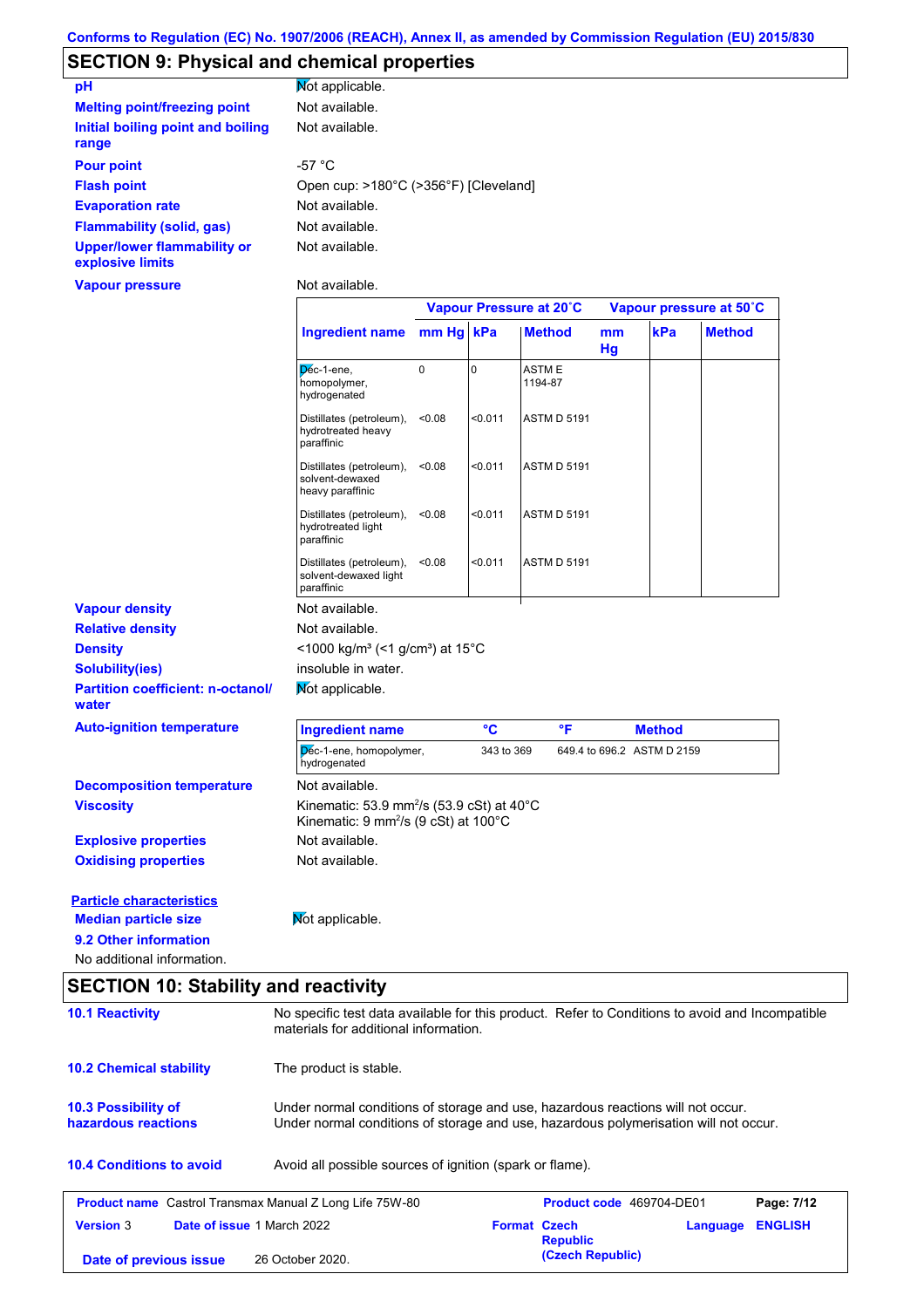#### **Conforms to Regulation (EC) No. 1907/2006 (REACH), Annex II, as amended by Commission Regulation (EU) 2015/830**

## **SECTION 10: Stability and reactivity**

**10.6 Hazardous** 

**10.5 Incompatible materials** Reactive or incompatible with the following materials: oxidising materials.

**decomposition products** Under normal conditions of storage and use, hazardous decomposition products should not be produced.

## **SECTION 11: Toxicological information**

#### **11.1 Information on toxicological effects**

#### **Acute toxicity estimates**

| <b>Product/ingredient name</b>                                                                                                      |                                                                                                                             | Oral (mg/<br>kg)                                                                           | <b>Dermal</b><br>(mg/kg) | <b>Inhalation</b><br>(gases)<br>(ppm) | <b>Inhalation</b><br>(vapours)<br>(mg/l) | <b>Inhalation</b><br><b>(dusts</b><br>and mists)<br>(mg/l) |
|-------------------------------------------------------------------------------------------------------------------------------------|-----------------------------------------------------------------------------------------------------------------------------|--------------------------------------------------------------------------------------------|--------------------------|---------------------------------------|------------------------------------------|------------------------------------------------------------|
| Amines, C12-14-alkyl, reaction products with<br>hexanol, phosphorus oxide (P2O5), phosphorus<br>sulphide (P2S5) and propylene oxide |                                                                                                                             | 500                                                                                        | N/A                      | N/A                                   | N/A                                      | N/A                                                        |
| <b>Information on likely</b><br>routes of exposure                                                                                  | Routes of entry anticipated: Dermal, Inhalation.                                                                            |                                                                                            |                          |                                       |                                          |                                                            |
| <b>Potential acute health effects</b>                                                                                               |                                                                                                                             |                                                                                            |                          |                                       |                                          |                                                            |
| <b>Inhalation</b>                                                                                                                   | Vapour inhalation under ambient conditions is not normally a problem due to low vapour<br>pressure.                         |                                                                                            |                          |                                       |                                          |                                                            |
| <b>Ingestion</b>                                                                                                                    | No known significant effects or critical hazards.                                                                           |                                                                                            |                          |                                       |                                          |                                                            |
| <b>Skin contact</b>                                                                                                                 | Defatting to the skin. May cause skin dryness and irritation.                                                               |                                                                                            |                          |                                       |                                          |                                                            |
| <b>Eye contact</b>                                                                                                                  | No known significant effects or critical hazards.                                                                           |                                                                                            |                          |                                       |                                          |                                                            |
| <b>Symptoms related to the physical, chemical and toxicological characteristics</b>                                                 |                                                                                                                             |                                                                                            |                          |                                       |                                          |                                                            |
| <b>Inhalation</b>                                                                                                                   | May be harmful by inhalation if exposure to vapour, mists or fumes resulting from thermal<br>decomposition products occurs. |                                                                                            |                          |                                       |                                          |                                                            |
| <b>Ingestion</b>                                                                                                                    | No specific data.                                                                                                           |                                                                                            |                          |                                       |                                          |                                                            |
| <b>Skin contact</b>                                                                                                                 | Adverse symptoms may include the following:<br>irritation<br>dryness<br>cracking                                            |                                                                                            |                          |                                       |                                          |                                                            |
| <b>Eye contact</b>                                                                                                                  | No specific data.                                                                                                           |                                                                                            |                          |                                       |                                          |                                                            |
| Delayed and immediate effects as well as chronic effects from short and long-term exposure                                          |                                                                                                                             |                                                                                            |                          |                                       |                                          |                                                            |
| <b>Inhalation</b>                                                                                                                   | Overexposure to the inhalation of airborne droplets or aerosols may cause irritation of the<br>respiratory tract.           |                                                                                            |                          |                                       |                                          |                                                            |
| <b>Ingestion</b>                                                                                                                    | Ingestion of large quantities may cause nausea and diarrhoea.                                                               |                                                                                            |                          |                                       |                                          |                                                            |
| <b>Skin contact</b>                                                                                                                 |                                                                                                                             | Prolonged or repeated contact can defat the skin and lead to irritation and/or dermatitis. |                          |                                       |                                          |                                                            |
| <b>Eye contact</b>                                                                                                                  | Potential risk of transient stinging or redness if accidental eye contact occurs.                                           |                                                                                            |                          |                                       |                                          |                                                            |
| <b>Potential chronic health effects</b>                                                                                             |                                                                                                                             |                                                                                            |                          |                                       |                                          |                                                            |
| General                                                                                                                             | No known significant effects or critical hazards.                                                                           |                                                                                            |                          |                                       |                                          |                                                            |
| <b>Carcinogenicity</b>                                                                                                              | No known significant effects or critical hazards.                                                                           |                                                                                            |                          |                                       |                                          |                                                            |
| <b>Mutagenicity</b>                                                                                                                 | No known significant effects or critical hazards.                                                                           |                                                                                            |                          |                                       |                                          |                                                            |
| <b>Developmental effects</b>                                                                                                        | No known significant effects or critical hazards.                                                                           |                                                                                            |                          |                                       |                                          |                                                            |
| <b>Fertility effects</b>                                                                                                            | No known significant effects or critical hazards.                                                                           |                                                                                            |                          |                                       |                                          |                                                            |

### **SECTION 12: Ecological information**

## **12.1 Toxicity**

**Environmental hazards** Not classified as dangerous

#### **12.2 Persistence and degradability**

Not expected to be rapidly degradable.

#### **12.3 Bioaccumulative potential**

This product is not expected to bioaccumulate through food chains in the environment.

#### **12.4 Mobility in soil**

|                        | <b>Product name</b> Castrol Transmax Manual Z Long Life 75W-80 | Product code 469704-DE01               | Page: 8/12       |
|------------------------|----------------------------------------------------------------|----------------------------------------|------------------|
| <b>Version 3</b>       | <b>Date of issue 1 March 2022</b>                              | <b>Format Czech</b><br><b>Republic</b> | Language ENGLISH |
| Date of previous issue | 26 October 2020.                                               | (Czech Republic)                       |                  |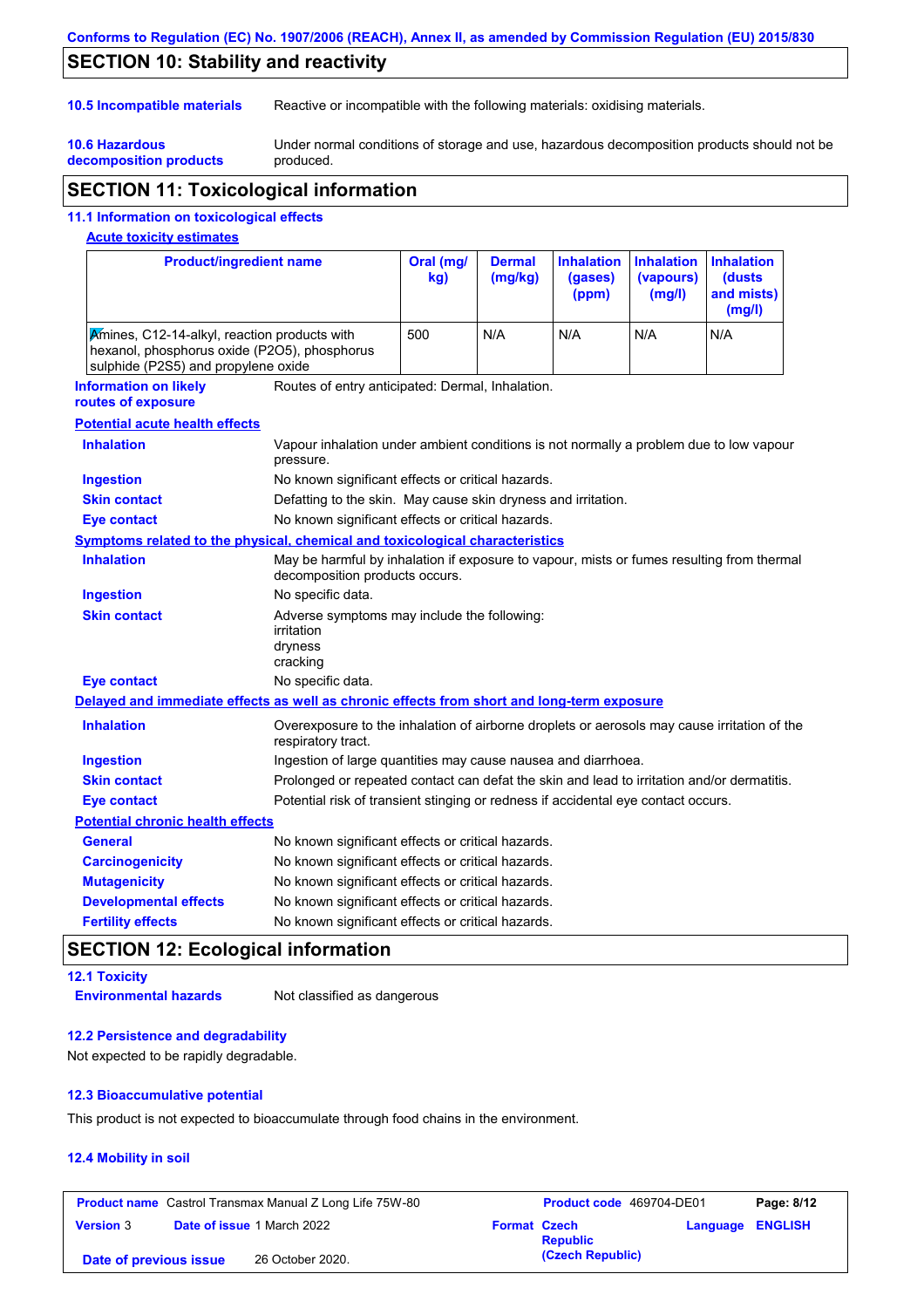| Conforms to Regulation (EC) No. 1907/2006 (REACH), Annex II, as amended by Commission Regulation (EU) 2015/830 |  |
|----------------------------------------------------------------------------------------------------------------|--|
|----------------------------------------------------------------------------------------------------------------|--|

## **SECTION 12: Ecological information**

| <b>Soil/water partition</b> | Not available.                                                       |
|-----------------------------|----------------------------------------------------------------------|
| <b>coefficient (Koc)</b>    |                                                                      |
| <b>Mobility</b>             | Spillages may penetrate the soil causing ground water contamination. |

#### **12.5 Results of PBT and vPvB assessment**

Product does not meet the criteria for PBT or vPvB according to Regulation (EC) No. 1907/2006, Annex XIII.

| 12.6 Other adverse effects          |                                                                                                                           |
|-------------------------------------|---------------------------------------------------------------------------------------------------------------------------|
| <b>Other ecological information</b> | Spills may form a film on water surfaces causing physical damage to organisms. Oxygen<br>transfer could also be impaired. |

### **SECTION 13: Disposal considerations**

#### **13.1 Waste treatment methods**

#### **Product**

**Methods of disposal**

Where possible, arrange for product to be recycled. Dispose of via an authorised person/ licensed waste disposal contractor in accordance with local regulations.

#### **Hazardous waste** Yes.

**European waste catalogue (EWC)**

| Waste code | <b>Waste designation</b>                    |
|------------|---------------------------------------------|
| 13 02 06*  | synthetic engine, gear and lubricating oils |

However, deviation from the intended use and/or the presence of any potential contaminants may require an alternative waste disposal code to be assigned by the end user.

#### **Packaging**

**Methods of disposal** Where possible, arrange for product to be recycled. Dispose of via an authorised person/ licensed waste disposal contractor in accordance with local regulations.

**Special precautions**

This material and its container must be disposed of in a safe way. Empty containers or liners

may retain some product residues. Avoid dispersal of spilt material and runoff and contact with soil, waterways, drains and sewers.

**References** Commission 2014/955/EU Directive 2008/98/EC

### **SECTION 14: Transport information**

|                                           | <b>ADR/RID</b> | <b>ADN</b>     | <b>IMDG</b>    | <b>IATA</b>    |  |  |
|-------------------------------------------|----------------|----------------|----------------|----------------|--|--|
| 14.1 UN number                            | Not regulated. | Not regulated. | Not regulated. | Not regulated. |  |  |
| 14.2 UN proper<br>shipping name           |                |                | -              |                |  |  |
| <b>14.3 Transport</b><br>hazard class(es) |                |                | -              |                |  |  |
| 14.4 Packing<br>group                     |                |                | -              |                |  |  |
| 14.5<br><b>Environmental</b><br>hazards   | No.            | No.            | No.            | No.            |  |  |
| <b>Additional</b><br><b>information</b>   |                |                |                |                |  |  |

**14.6 Special precautions for user** Not available.

**14.7 Transport in bulk according to IMO instruments**

Not available.

|                        | <b>Product name</b> Castrol Transmax Manual Z Long Life 75W-80 |                     | <b>Product code</b> 469704-DE01 |                         | Page: 9/12 |
|------------------------|----------------------------------------------------------------|---------------------|---------------------------------|-------------------------|------------|
| <b>Version 3</b>       | <b>Date of issue 1 March 2022</b>                              | <b>Format Czech</b> | <b>Republic</b>                 | <b>Language ENGLISH</b> |            |
| Date of previous issue | 26 October 2020.                                               |                     | (Czech Republic)                |                         |            |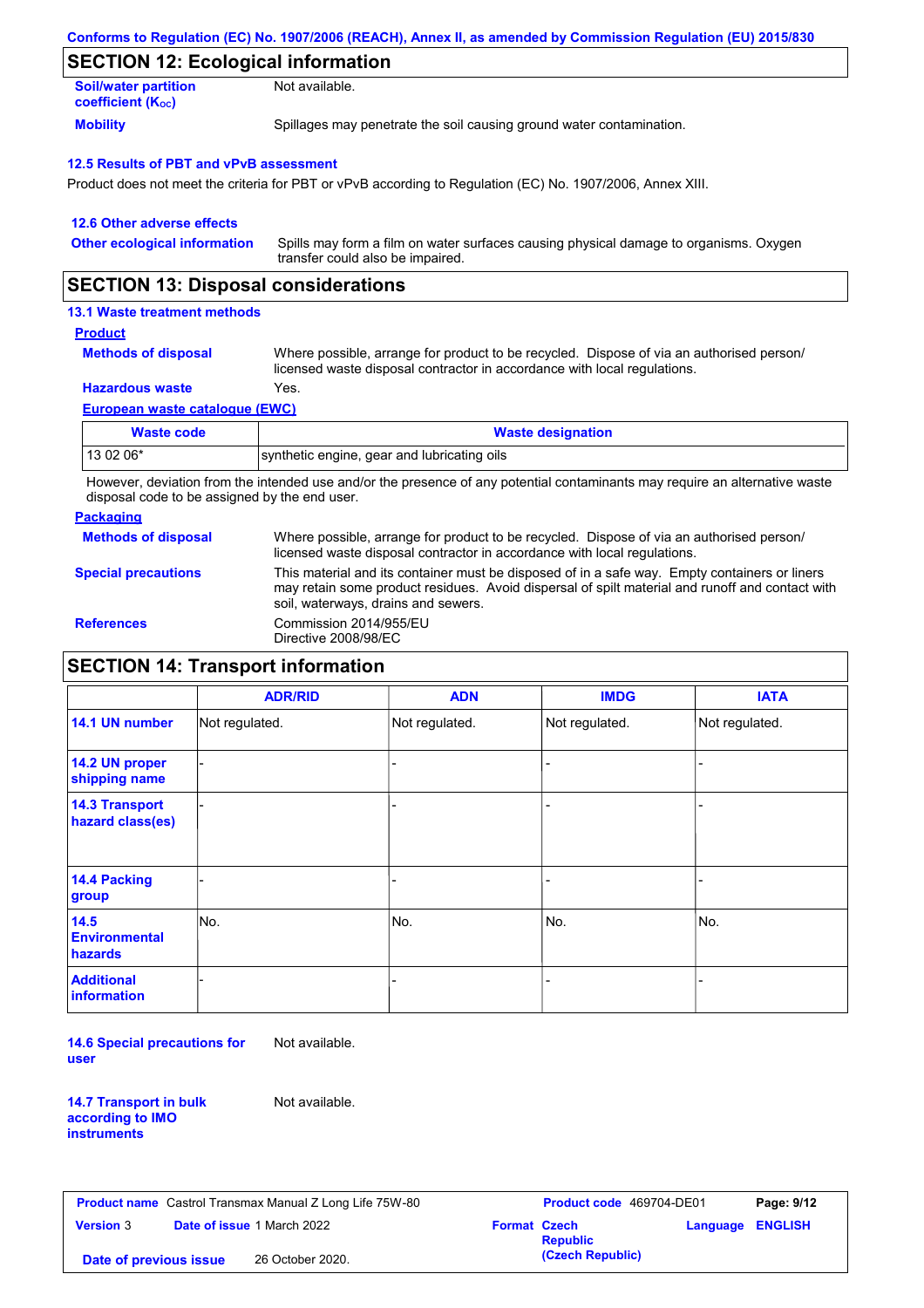## **SECTION 15: Regulatory information**

|                                                                 | 15.1 Safety, health and environmental regulations/legislation specific for the substance or mixture |
|-----------------------------------------------------------------|-----------------------------------------------------------------------------------------------------|
| EU Regulation (EC) No. 1907/2006 (REACH)                        |                                                                                                     |
| <b>Annex XIV - List of substances subject to authorisation</b>  |                                                                                                     |
| <b>Annex XIV</b>                                                |                                                                                                     |
| None of the components are listed.                              |                                                                                                     |
| <b>Substances of very high concern</b>                          |                                                                                                     |
| None of the components are listed.                              |                                                                                                     |
| EU Regulation (EC) No. 1907/2006 (REACH)                        |                                                                                                     |
| <b>Annex XVII - Restrictions</b>                                | Not applicable.                                                                                     |
| on the manufacture.                                             |                                                                                                     |
| placing on the market                                           |                                                                                                     |
| and use of certain                                              |                                                                                                     |
| dangerous substances,<br>mixtures and articles                  |                                                                                                     |
| <b>Other regulations</b>                                        |                                                                                                     |
| <b>REACH Status</b>                                             | The company, as identified in Section 1, sells this product in the EU in compliance with the        |
|                                                                 | current requirements of REACH.                                                                      |
| <b>United States inventory</b><br>(TSCA 8b)                     | All components are active or exempted.                                                              |
| <b>Australia inventory (AIIC)</b>                               | All components are listed or exempted.                                                              |
| <b>Canada inventory</b>                                         | All components are listed or exempted.                                                              |
| <b>China inventory (IECSC)</b>                                  | All components are listed or exempted.                                                              |
| <b>Japan inventory (CSCL)</b>                                   | At least one component is not listed.                                                               |
| <b>Korea inventory (KECI)</b>                                   | All components are listed or exempted.                                                              |
| <b>Philippines inventory</b><br>(PICCS)                         | At least one component is not listed.                                                               |
| <b>Taiwan Chemical</b><br><b>Substances Inventory</b><br>(TCSI) | All components are listed or exempted.                                                              |
| Ozone depleting substances (1005/2009/EU)<br>Not listed.        |                                                                                                     |
| Prior Informed Consent (PIC) (649/2012/EU)                      |                                                                                                     |
| Not listed.                                                     |                                                                                                     |
| <b>Persistent Organic Pollutants</b>                            |                                                                                                     |
| Not listed.                                                     |                                                                                                     |
| <b>EU - Water framework directive - Priority substances</b>     |                                                                                                     |
| None of the components are listed.                              |                                                                                                     |
| <b>Seveso Directive</b>                                         |                                                                                                     |
| This product is not controlled under the Seveso Directive.      |                                                                                                     |
|                                                                 |                                                                                                     |
|                                                                 |                                                                                                     |
| <b>15.2 Chemical safety</b>                                     | A Chemical Safety Assessment has been carried out for one or more of the substances within          |
| assessment                                                      | this mixture. A Chemical Safety Assessment has not been carried out for the mixture itself.         |

# **SECTION 16: Other information**

| <b>Abbreviations and acronyms</b>                              | ADN = European Provisions concerning the International Carriage of Dangerous Goods by<br>Inland Waterway<br>ADR = The European Agreement concerning the International Carriage of Dangerous Goods by<br>Road<br>$ATE = Acute Toxicity Estimate$<br>BCF = Bioconcentration Factor<br>CAS = Chemical Abstracts Service<br>CLP = Classification, Labelling and Packaging Regulation [Regulation (EC) No. 1272/2008]<br>CSA = Chemical Safety Assessment<br>CSR = Chemical Safety Report<br><b>DMEL = Derived Minimal Effect Level</b><br>DNEL = Derived No Effect Level<br>EINECS = European Inventory of Existing Commercial chemical Substances<br>ES = Exposure Scenario |                     |                          |          |                |
|----------------------------------------------------------------|--------------------------------------------------------------------------------------------------------------------------------------------------------------------------------------------------------------------------------------------------------------------------------------------------------------------------------------------------------------------------------------------------------------------------------------------------------------------------------------------------------------------------------------------------------------------------------------------------------------------------------------------------------------------------|---------------------|--------------------------|----------|----------------|
| <b>Product name</b> Castrol Transmax Manual Z Long Life 75W-80 |                                                                                                                                                                                                                                                                                                                                                                                                                                                                                                                                                                                                                                                                          |                     | Product code 469704-DE01 |          | Page: 10/12    |
| <b>Version 3</b><br><b>Date of issue 1 March 2022</b>          |                                                                                                                                                                                                                                                                                                                                                                                                                                                                                                                                                                                                                                                                          | <b>Format Czech</b> | <b>Republic</b>          | Language | <b>ENGLISH</b> |
| Date of previous issue                                         | 26 October 2020.                                                                                                                                                                                                                                                                                                                                                                                                                                                                                                                                                                                                                                                         |                     | (Czech Republic)         |          |                |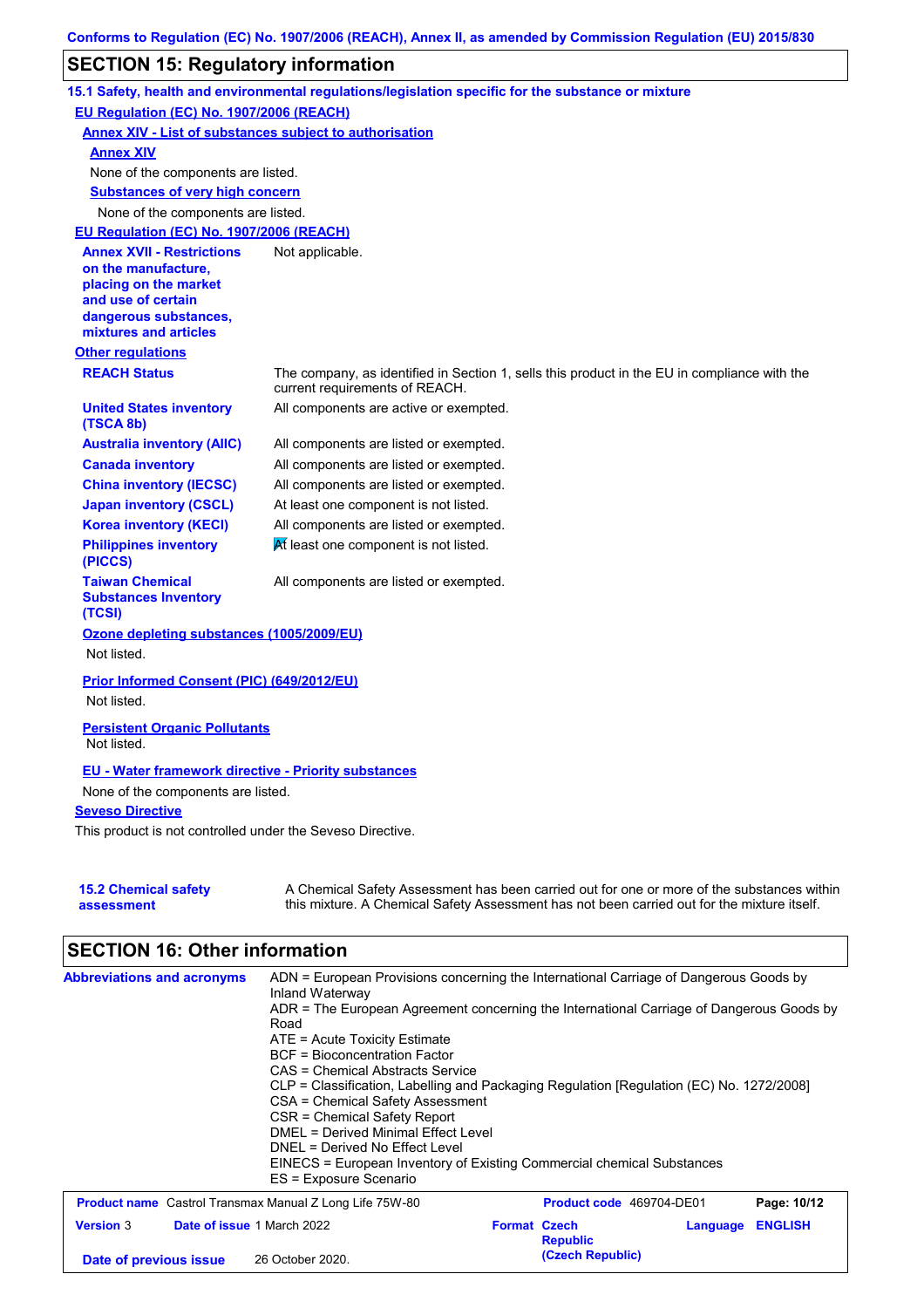### **SECTION 16: Other information**

| EUH statement = CLP-specific Hazard statement                                           |
|-----------------------------------------------------------------------------------------|
| EWC = European Waste Catalogue                                                          |
| GHS = Globally Harmonized System of Classification and Labelling of Chemicals           |
| IATA = International Air Transport Association                                          |
| IBC = Intermediate Bulk Container                                                       |
| <b>IMDG</b> = International Maritime Dangerous Goods                                    |
| LogPow = logarithm of the octanol/water partition coefficient                           |
| MARPOL = International Convention for the Prevention of Pollution From Ships, 1973 as   |
| modified by the Protocol of 1978. ("Marpol" = marine pollution)                         |
| OECD = Organisation for Economic Co-operation and Development                           |
| PBT = Persistent, Bioaccumulative and Toxic                                             |
| <b>PNEC</b> = Predicted No Effect Concentration                                         |
| REACH = Registration, Evaluation, Authorisation and Restriction of Chemicals Regulation |
| [Regulation (EC) No. 1907/2006]                                                         |
| RID = The Regulations concerning the International Carriage of Dangerous Goods by Rail  |
| <b>RRN = REACH Registration Number</b>                                                  |
| SADT = Self-Accelerating Decomposition Temperature                                      |
| SVHC = Substances of Very High Concern                                                  |
| STOT-RE = Specific Target Organ Toxicity - Repeated Exposure                            |
| STOT-SE = Specific Target Organ Toxicity - Single Exposure                              |
| TWA = Time weighted average                                                             |
| $UN = United Nations$                                                                   |
| $UVCB = Complex\;hydrocarbon\; substance$                                               |
| VOC = Volatile Organic Compound                                                         |
| vPvB = Very Persistent and Very Bioaccumulative                                         |
| Varies = may contain one or more of the following 64741-88-4 / RRN 01-2119488706-23,    |
| 64741-89-5 / RRN 01-2119487067-30, 64741-95-3 / RRN 01-2119487081-40, 64741-96-4/ RRN   |
| 01-2119483621-38, 64742-01-4 / RRN 01-2119488707-21, 64742-44-5 / RRN                   |
| 01-2119985177-24, 64742-45-6, 64742-52-5 / RRN 01-2119467170-45, 64742-53-6 / RRN       |
| 01-2119480375-34, 64742-54-7 / RRN 01-2119484627-25, 64742-55-8 / RRN                   |
| 01-2119487077-29, 64742-56-9 / RRN 01-2119480132-48, 64742-57-0 / RRN                   |
| 01-2119489287-22, 64742-58-1, 64742-62-7 / RRN 01-2119480472-38, 64742-63-8,            |
| 64742-65-0 / RRN 01-2119471299-27, 64742-70-7 / RRN 01-2119487080-42, 72623-85-9 /      |
| RRN 01-2119555262-43, 72623-86-0 / RRN 01-2119474878-16, 72623-87-1 / RRN               |
| 01-2119474889-13                                                                        |

#### **Procedure used to derive the classification according to Regulation (EC) No. 1272/2008 [CLP/GHS]**

| <b>Classification</b>                                                                                                                               |                                              | <b>Justification</b>                                                                                                                                                                                                 |
|-----------------------------------------------------------------------------------------------------------------------------------------------------|----------------------------------------------|----------------------------------------------------------------------------------------------------------------------------------------------------------------------------------------------------------------------|
| Not classified.                                                                                                                                     |                                              |                                                                                                                                                                                                                      |
| <b>Full text of abbreviated H</b><br><b>statements</b>                                                                                              | <b>H</b> 302<br>H304<br>H317<br>H319<br>H411 | Harmful if swallowed.<br>May be fatal if swallowed and enters airways.<br>May cause an allergic skin reaction.<br>Causes serious eye irritation.<br>Toxic to aquatic life with long lasting effects.                 |
| <b>Acute Tox. 4</b><br><b>Full text of classifications</b><br>Aquatic Chronic 2<br><b>[CLP/GHS]</b><br>Asp. Tox. 1<br>Eye Irrit. 2<br>Skin Sens, 1B |                                              | <b>ACUTE TOXICITY - Category 4</b><br>LONG-TERM (CHRONIC) AQUATIC HAZARD - Category 2<br><b>ASPIRATION HAZARD - Category 1</b><br>SERIOUS EYE DAMAGE/EYE IRRITATION - Category 2<br>SKIN SENSITISATION - Category 1B |
| <b>History</b>                                                                                                                                      |                                              |                                                                                                                                                                                                                      |
| Date of issue/Date of<br><b>revision</b>                                                                                                            | 01/03/2022.                                  |                                                                                                                                                                                                                      |
| Date of previous issue                                                                                                                              | 26/10/2020.                                  |                                                                                                                                                                                                                      |
| <b>Prepared by</b>                                                                                                                                  | <b>Product Stewardship</b>                   |                                                                                                                                                                                                                      |

**Indicates information that has changed from previously issued version.**

#### **Notice to reader**

All reasonably practicable steps have been taken to ensure this data sheet and the health, safety and environmental information contained in it is accurate as of the date specified below. No warranty or representation, express or implied is made as to the accuracy or completeness of the data and information in this data sheet.

The data and advice given apply when the product is sold for the stated application or applications. You should not use the product other than for the stated application or applications without seeking advice from BP Group.

It is the user's obligation to evaluate and use this product safely and to comply with all applicable laws and regulations. The BP Group shall not be responsible for any damage or injury resulting from use, other than the stated product use of the material, from any failure to adhere to recommendations, or from any hazards inherent in the nature of the material. Purchasers of the product for supply to a third party for use at work, have a duty to take all necessary steps to ensure that any person handling or using the product is provided with the information in this sheet. Employers have a duty to tell employees and others who may be

| <b>Product name</b> Castrol Transmax Manual Z Long Life 75W-80 |  | <b>Product code</b> 469704-DE01   |                     | Page: 11/12      |                         |  |
|----------------------------------------------------------------|--|-----------------------------------|---------------------|------------------|-------------------------|--|
| <b>Version 3</b>                                               |  | <b>Date of issue 1 March 2022</b> | <b>Format Czech</b> | <b>Republic</b>  | <b>Language ENGLISH</b> |  |
| Date of previous issue                                         |  | 26 October 2020.                  |                     | (Czech Republic) |                         |  |